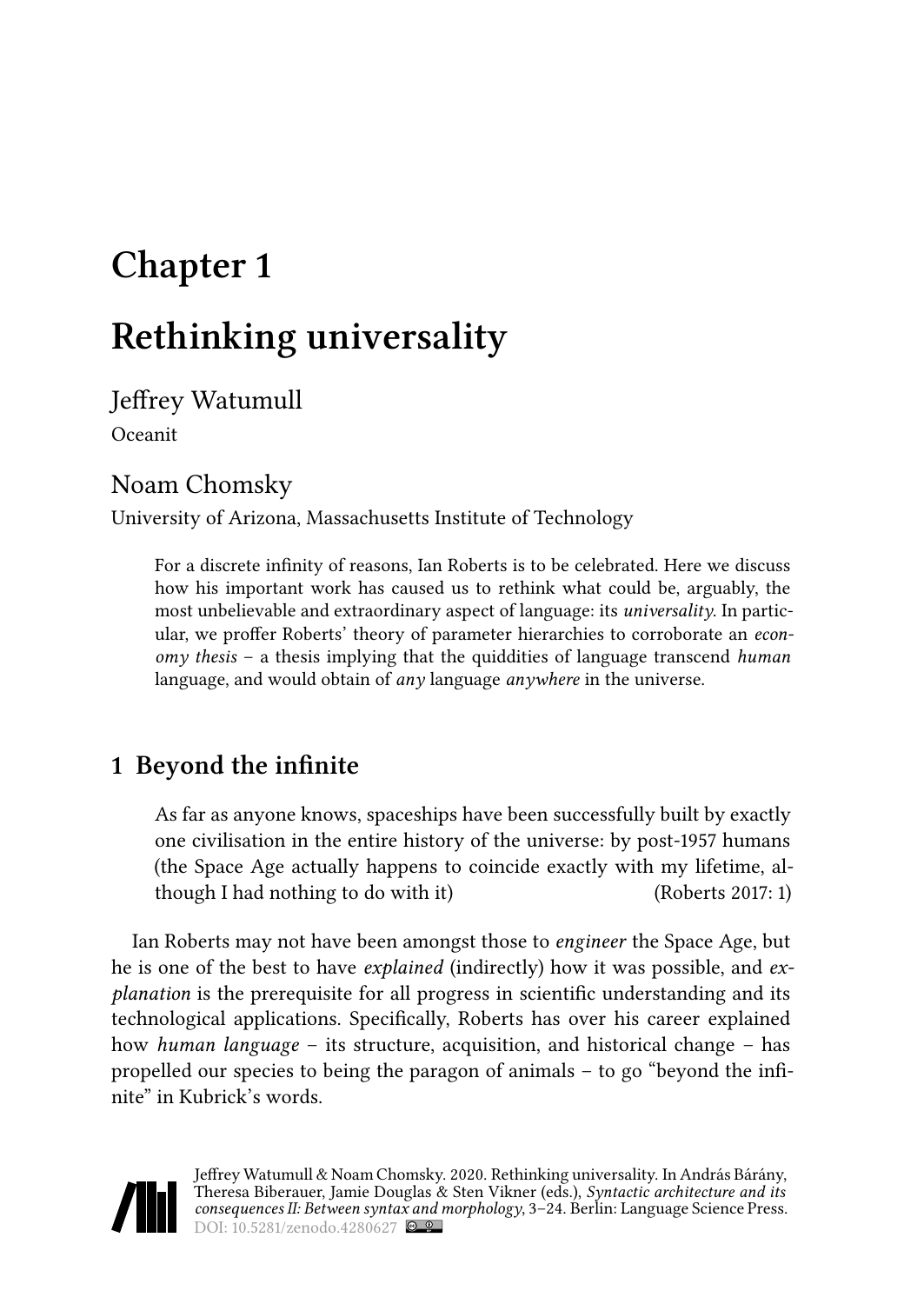Chimps, who allegedly share around 98 percent of their genes with us, […] show no interplanetary ambitions […]. Our extra 2 percent makes us extremely good – by the standards of everything else in the known universe, unbelievably, extraordinarily, *cosmically* good – at generating, storing and transmitting knowledge. How do we do it? With *language*.

([Roberts 2017:](#page-20-0) 1–2)

In this, the sixth decade of Roberts' cosmic existence, we celebrate him and how his work has caused us to rethink what could be, arguably, the most unbelievable and extraordinary aspect of language: its *universality*. In particular, we proffer Roberts' theory of parameter hierarchies to corroborate an *economy thesis* – a thesis implying that the quiddities of language transcend *human* language, and would obtain of *any* language *anywhere* in the universe.

#### **2 A universal instrument**

The human mind, Descartes argued, is undoubtedly in some sense a "universal instrument". We cannot know with certainty what he intended by this provocative comment, but we do know that the Cartesians would have understood language as fundamental to any nontrivial notion of "universality" because it is language that empowers humans to generate an unbounded set of hierarchically structured expressions that can enter into effectively infinitely many thoughts and actions – that is, the competence of every human, but no beast or machine, to use language in creative ways appropriate to situations but not caused by them, and to formulate and express these thoughts coherently and without bound, perhaps "incited or inclined" to speak in particular ways by internal and external circumstances but not "compelled" to do so. Of course in the pre-Turing world, the Cartesians did not know how a finite "machine" such as the brain could generate the infinity of expressions of natural language, and therefore posited a soul where we need only posit a neurobiological Turing machine (obviously idealized with unbounded memory, etc.). Nevertheless Descartes intuited the essence of Turing universality: "Only a spiritual entity could achieve the limitlessness of interactive language, putting words together in indefinitely many ways", and to do so in ways that are "free" (i.e., not compelled by internal or external conditions) and intelligible and appropriate to situations, and to do so over an unbounded range in different domains.

Any material machine must specialize: while a machine might do very well some of the things people do, it would necessarily be unable to do others.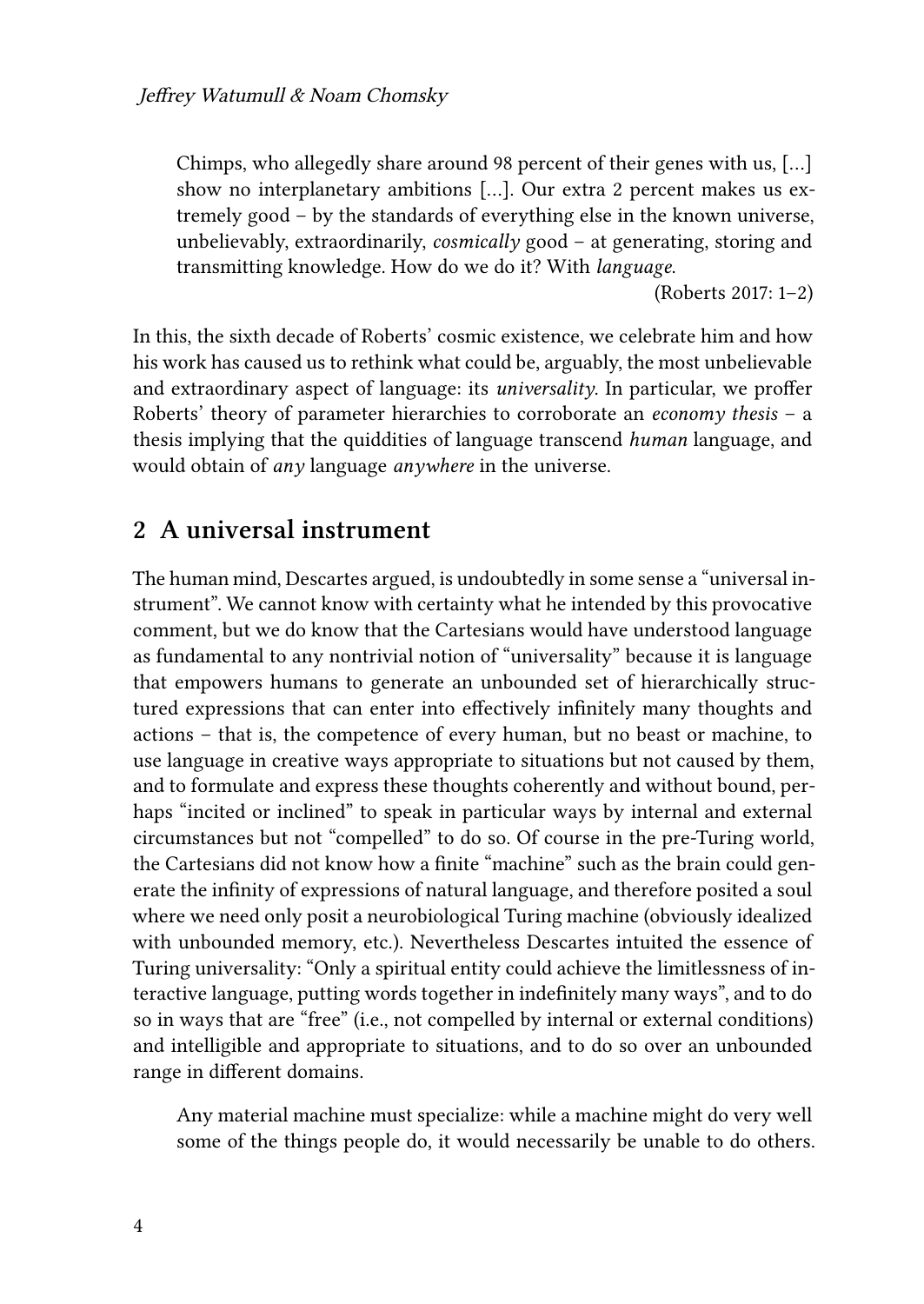Any part or organ needed a particular configuration to achieve a task, and it was impossible to have enough different parts with the requisite configurations in a single machine to make it act in all the contingencies of life in the same way that our reason makes us act. Only disembodied reason could be 'a universal instrument'. [\(Riskin 2017](#page-20-1): 63)

Of course the genius of Turing was to discover that "[i]t is possible to invent a single machine which can be used to compute any computable sequence"; he called this mathematical object, appropriately, the "universal machine" [\(Turing](#page-21-0) [1937](#page-21-0): 243).

Linguistic competence (and especially its creative use), in concert with other mental faculties, establishes the general intelligence necessary for the evolutionary "great leap forward" of our species (see [Chomsky 2016](#page-19-0)). As [Roberts \(2017](#page-20-0): 182) conjects, "there might have been a crucial mutation in human evolution which led, in almost no time from an evolutionary perspective, from [humans living in] caves to [their creating knowledge of such sophistication as to enable us to imagine and construct things as complex as, say,] spaceships. It's a plausible speculation that the mutation in question was whatever it is that makes our brains capable of computing recursive syntax, since it's the recursive syntax that really gives language – and thought – their unlimited expressive power. It's one small step from syntax to spaceships, but a great leap for humans". A great leap for humans – and *only* humans, evidently (see [Berwick & Chomsky 2016](#page-18-0)). The architecture of intelligence necessitates "provisions for recursive, hierarchical use of previous results" as manifested in the "articulation" of a complex structure into descriptions of "elementary figures" and "subexpressions designating complex subfigures", with a "figure first divided into two parts; and then with each part described using the same machinery"([Minsky 1963](#page-20-2): 16). The recursive capacity of intelligence is most manifest in natural language:

Whatever we can express or describe, we can treat its expression or description as though it was a single component inside another description. In languages, this corresponds to using embedded phrases and clauses. That final trick – of representing prior thoughts as things – gives our minds the awesome power to use the same brain-machinery over and over again, to replace entire conceptualizations by compact symbols, and hence to build gigantic structures of ideas the way our children build great bridges and towers from simple separate blocks. It lets us build new ideas from old ones; in short, it makes it possible to think. The same is true of our [future] computers. ([Minsky 1985](#page-20-3): 124)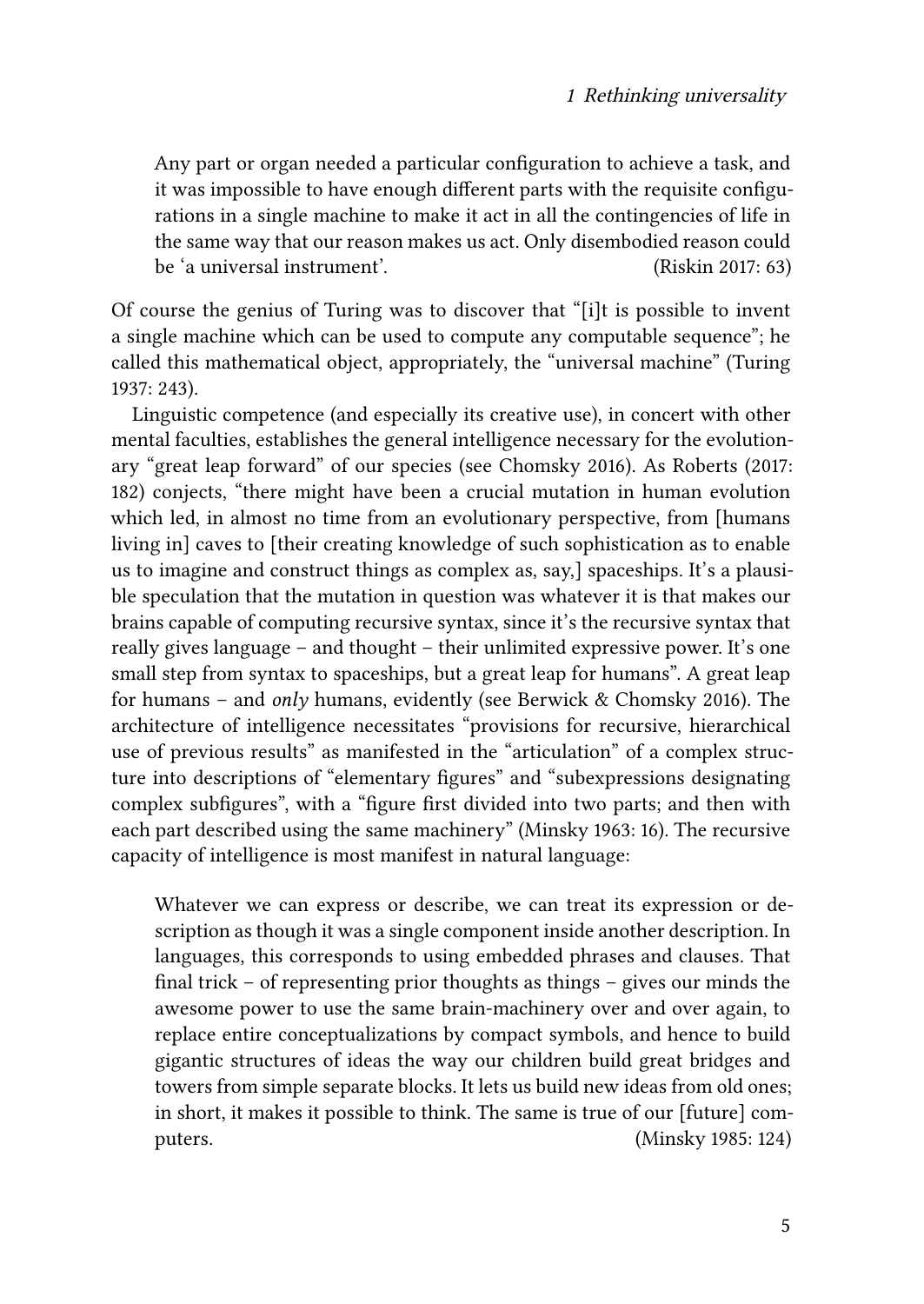Thus we might expect any (super-)human-level intelligence anywhere in the universe – including any genuine artificial intelligence ("our [future] computers") we create – to be recursive in this way.

It has been assumed that the essential properties of human language are not only unique, but *logically contingent*:

Let us define "universal grammar" (UG) as the system of principles, conditions, and rules that are elements or properties of all human languages not merely by accident but by necessity – of course, I mean biological, not logical necessity. Thus UG can be taken as expressing "the essence of human language". [\(Chomsky 1975](#page-18-1): 29)

There is no *a priori* reason to expect that human language will have such properties; Martian could be different." [\(Chomsky 2000:](#page-19-1) 16)

This assumption, we submit, merits rethinking in light of Roberts' work and progress in the Minimalist program more generally([Chomsky 1995](#page-19-2)). Recent work demonstrating the *simplicity* [\(Watumull et al. 2017](#page-21-1)) and *optimality* [\(Chomsky et](#page-19-3) [al. 2019](#page-19-3)) of language increases the cogency of a conjecture that at one time would have been summarily dismissed as absurd: "the basic principles of language are formulated in terms of notions drawn from the domain of (virtual) conceptual necessity", the domain defined by "general considerations of conceptual naturalness that have some independent plausibility, namely, simplicity, economy, symmetry, nonredundancy, and the like" [\(Chomsky 1995](#page-19-2): 171, 1) that render linguistic computation interestingly optimal. To the extent that this *strong Minimalist thesis* (SMT) is true, the essential – computational (even mathematical) – properties of language would derive from laws of nature – language- and even biologyindependent principles that, once realized in the mind/brain, *do* entail particular properties as logically necessary. For instance, it is simply a fact of logic that the simplest (optimal) form of the recursive procedure generative of syntactic structures, Merge, has two and only two forms of application (i.e., external and internal). Relatedly, *given* the nature of the structures Merge generates, minimal structure distance is *necessarily* the simplest computation for the structure dependence of rules. And so on and so forth (see [Berwick et al. 2011](#page-18-2); [Chomsky](#page-19-4) [2013](#page-19-4); [Watumull 2015](#page-21-2) for additional examples).

Research in the Minimalist program starts with the optimality conjecture and proceeds to inquire whether and to what extent it can be sustained given the observed complexities and variety of natural languages. If a gap is discovered, the task is to inquire whether the data can be reinterpreted, or whether principles of simplicity and optimal computation can be reformulated, so as to solve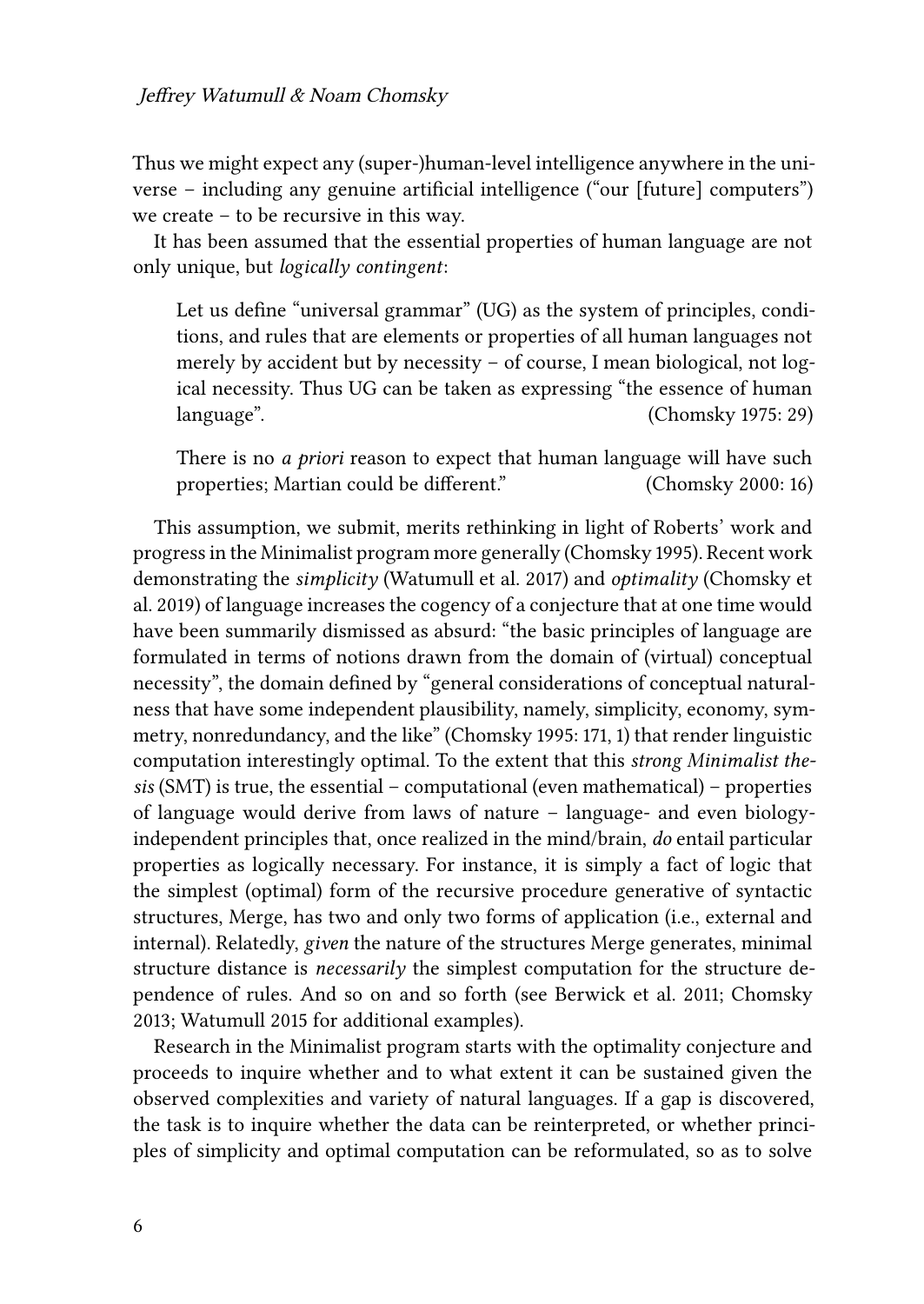the puzzles within the framework of SMT, thus generating some support, in an interesting and unexpected domain, for Galileo's precept that nature is simple and it is the task of the scientist to demonstrate it.

As we discover more and more of "the essence of human language" to be defined by (virtual) conceptual necessity, the less and less absurd it is to question just how contingent a phenomenon human language really is. It may well be with language as with other phenomena studied in the natural sciences that, in the words of the sage physicist J.A. Wheeler, "[b]ehind it all is surely an idea so simple, so beautiful, that when we grasp it  $-$  in a decade, a century, or a millennium – we will all say to each other, how could it have been otherwise?"([Wheeler](#page-21-3) [1986](#page-21-3): 386). In other words, there may well be some a priori reasons to expect human language to have the (essential) properties it does; or, to put it whimsically, the Martian language might *not* be so different from human language after all. In short, the *universality* of universal grammar needs to be rethought.

#### **3 Simplicity itself**

Our rethinking is based on a rethinking – or reminding – of *simplicity* as originally conceived in generative linguistics. "[S]implicity, economy, compactness, etc." were proffered in the first work on generative grammar as criteria the grammar of a language must satisfy: "Such considerations are in general not trivial or "merely esthetic". It has been recognized of philosophical systems, and it is, I think, no less true of grammatical systems, that the motives behind the demand for economy are in many ways the same as those behind the demand that there be a system at all"([Chomsky 1951](#page-18-3): 1, 67). This proposition echoed that of [Good](#page-19-5)[man \(1943](#page-19-5): 107): "The motives for seeking economy in the basis of a system are much the same as the motives for constructing the system itself". The idea is elementary but profound: if the theory is no more simple, economical, compact, etc. than the data it is proffered to explain, it is not a theory at all; hence the more compressed the theory, the more successful – i.e., the more explanatory – it is.

The mathematician Gregory [Chaitin \(2005](#page-18-4): 64) has formalized this idea in terms of algorithmic information theory: "a scientific theory [can be thought of] as a binary computer program for calculating observations, which are also written in binary"; a generative grammar can thus be thought of as a program for generating syntactic structures. "And you have a law of nature if there is compression, if the experimental data is compressed into a computer program", equivalently a grammar, "that has a smaller number of bits than are in the data that it explains", or generates. "The greater the degree of compression, the better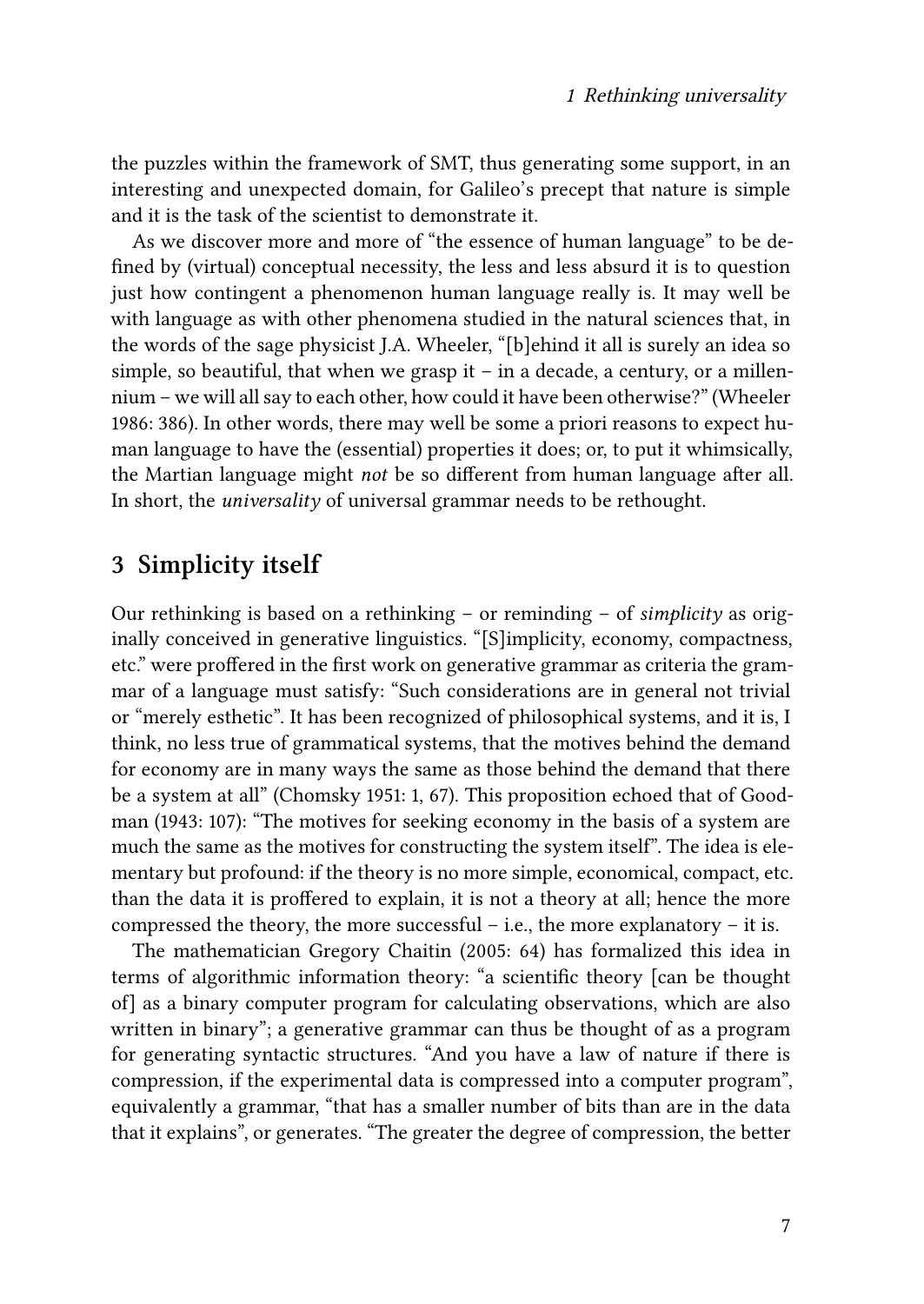the law, the more you understand the data. But if the experimental data cannot be compressed, if the smallest program for calculating it is just as large as it is [...], then the data is lawless, unstructured, patternless, not amenable to scientific study, incomprehensible. In a word, random, irreducible". In the terms of generative grammar([Chomsky & Miller 1963](#page-19-6): 285):

As a matter of principle, a grammar must be finite. If we permit ourselves grammars with an unspecifiable set of rules[,] we can simply adopt an infinite sentence dictionary. But that would be a completely meaningless proposal. Clearly, a grammar must have the status of a theory about those regularities that we call the syntactic structure of the language.

To have the status of a theory, the grammar must be compressed, generating – and thereby explaining – the regularities in syntactic structures.

This idea is appreciated surprisingly seldom today: many computational cognitive scientists and machine learning theorists (and hence virtually all "artificial intelligence" (AI) labs in academia and industry) have perversely redefined a successful theory or computer program to be one that merely approximates or classifies unanalyzed data. This contrasts dramatically with the Enlightenment definition in which data are selectively analyzed as evidence for/against conjectured explanations (see [Popper 1963](#page-20-4); [Chomsky 2000](#page-19-1); [Deutsch 2011\)](#page-19-7). The machine learning systems (e.g., deep learning neural nets, reinforcement learning techniques, etc.) so popular in the current "AI spring" are *weak AI*: brute-force systems laboriously trained to "unthinkingly" associate patterns in the input data to produce outputs that approximate those data in a process with no resemblance to human cognition (thus betraying Turing's original vision for AI). These systems will never be genuinely intelligent, and are to be contrasted with the *strong* – *anthronoetic* – *AI* Turing envisioned: a program designed to attain human-level competence with a *human-style* typified by *syntactic generativity* and *semantic fluidity* – to think *the way* a human thinks. Today such programs, based on generative grammars, are finally being built.<sup>1</sup>

The early discussions on simplicity were addressing the logic of theory construction by the scientist, but later([Chomsky 1965:](#page-18-5) 4) this logic was analogized to the learning of language by children: "The problem for the linguist, as well as for the child learning the language, is to determine from the data of performance the underlying system of rules that has been mastered by the speaker-hearer". To determine the grammar (qua "theory" *in* the mind of the learner and qua theory *of* the mind by the linguist), some procedure to evaluate candidate grammars

<sup>1</sup><https://www.oceanit.com/science-technology/artificial-intelligence/>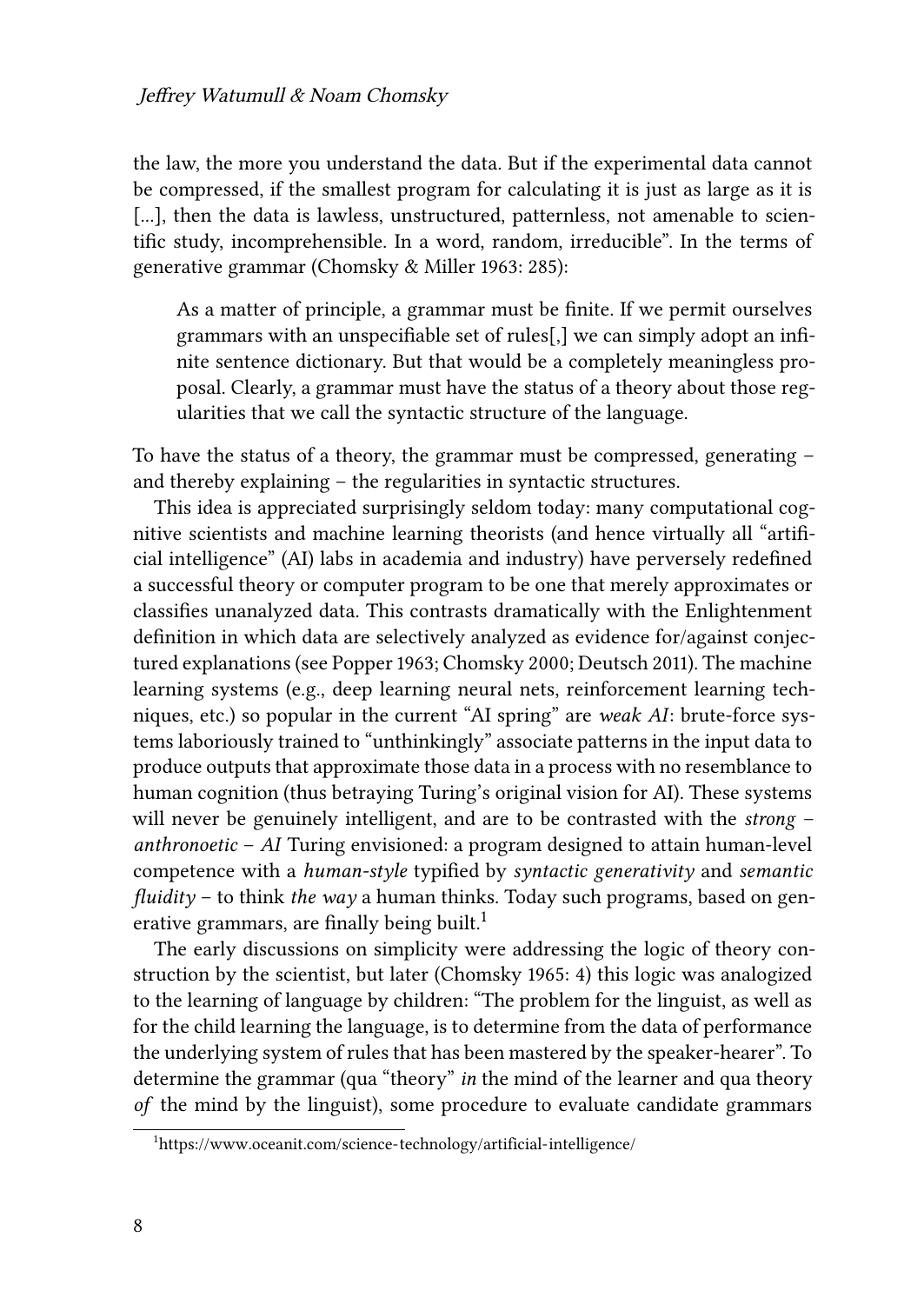is necessary. Specifically, a format-evaluation framework: "(v) specification of a function *m* such that  $m(i)$  is an integer associated with the grammar  $G_i$  as its value (with, let us say, lower value indicated by higher number)"([Chomsky 1965:](#page-18-5) 31). Naturally, "simpler" grammars are more highly valued, but, then as now, "simplicity" is complex: "In the context of this discussion, 'simplicity' (that is, the evaluation measure  $m$  of (v)) is a notion to be defined within linguistic theory along with "grammar", "phoneme", etc. Choice of simplicity measure is rather like determination of the value of a physical constant"([Chomsky 1965:](#page-18-5) 37–38). [Goodman \(1943](#page-19-5): 107–108) too was cognizant of the complexity of simplicity, observing that "the mere counting of primitives is no satisfactory measure" because "by the purely mechanical application of certain logical devices, we can readily reduce all the primitives of any system to one". Thus while Goodman searched for a general notion of simplicity applicable to all systems, a specific notion applicable to language was sought in generative linguistics, and both ultimately "failed" (i.e., superseded by better notions – characteristic of a healthy science): the former for technical reasons, the latter because of the success of the principles-andparameters (P&P) framework [\(Chomsky 1981\)](#page-19-8), which obviated the need for any simplicity measure of the type envisioned for the format-evaluation framework.

#### **4 The principles-and-parameters mission**

In P&P, language acquisition is the process of setting the values for the finitely many universal parameters of the initial state of the language faculty (UG). The apparent complexity and diversity of linguistic phenomena is illusory and epiphenomenal, emerging from the interaction of invariant principles under varying conditions. This was a radical shift from the early work in generative linguistics, which sought only an evaluation measure that would select among alternative theories of a language (grammars) – the simplest congruent with the format encoded in UG and consistent with the primary linguistic data. But with the P&P shift in perspective, simplicity can be rethought, though this was not initially appreciated. As discussed in the earliest work in generative linguistics, notions of simplicity assume two distinct forms: the imprecise but profound notion of simplicity that enters into rational inquiry generally, and the theory-internal measure of simplicity that selects among I-languages. The former notion of simplicity is language-independent, but the theory-internal notion is a component of UG, a subcomponent of the procedure for determining the relation between experience and I-language (again, something like a physical constant). In early work, the internal notion was implemented in the form of the evaluation procedure to select among proposed grammars/I-languages consistent with the UG format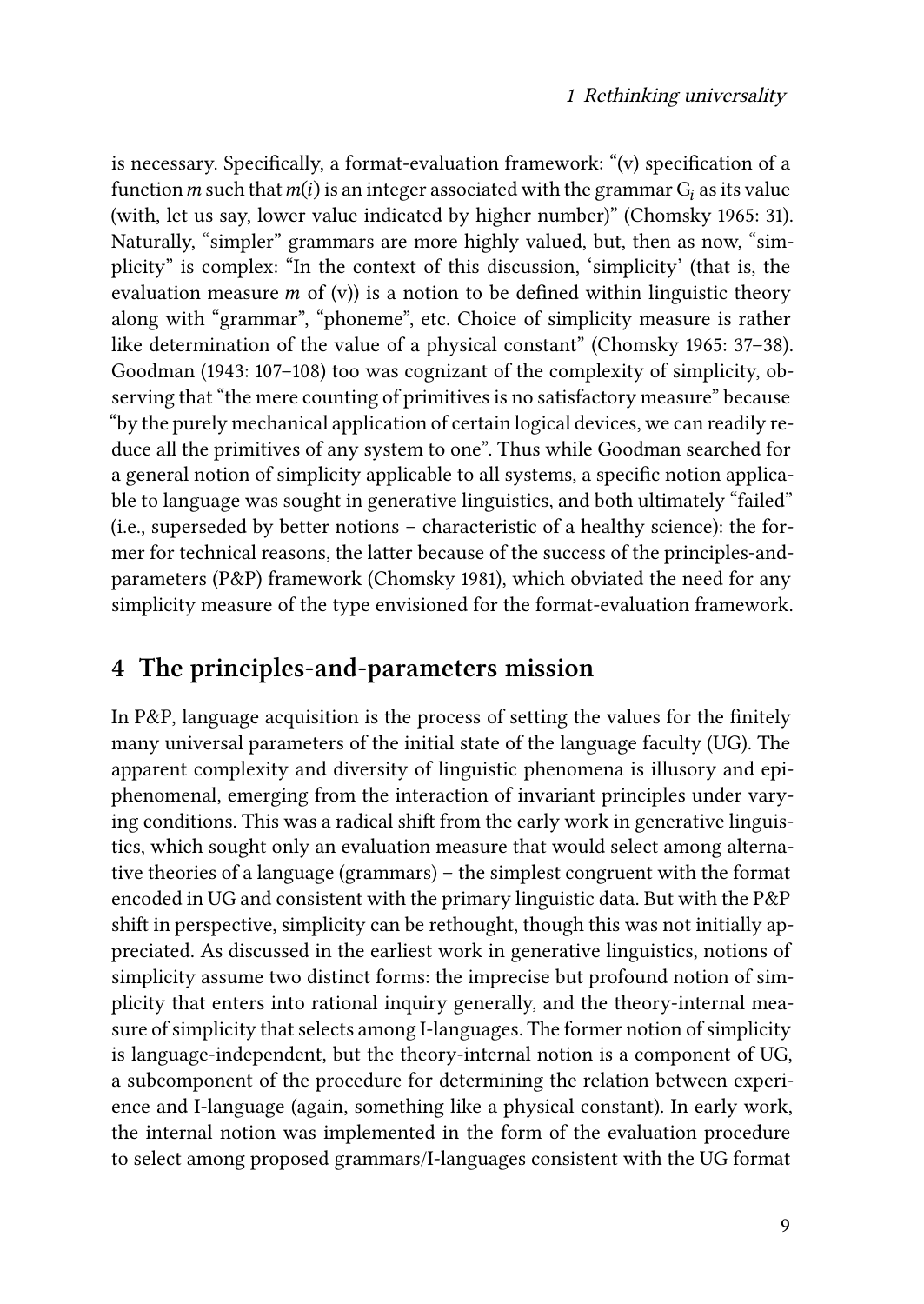for rule systems. But, as Ian [Roberts \(2012\)](#page-20-5) and others (e.g., [Sheehan et al. 2017](#page-21-4)) discovered, the P&P approach transcends that limited, parochial conception of simplicity: with no evaluation procedure, there is no internal notion of simplicity in the earlier sense. There remains only the universal notion of simplicity.

In P&P, grammars – I-languages – are simple, but, as evidenced in Roberts' work (e.g., [Roberts & Holmberg 2010](#page-20-6)), they are so by virtue of third-factor principles of computational efficiency([Chomsky 2005\)](#page-19-9), not by analogy to theoryconstruction or by stipulation in UG. In fact, rather than "simple", we propose to define P&P-style acquisition as "economical", which, in the Leibnizian spirit, we understand to subsume simplicity:

The most economical idea, like the most economical engine, is the one that accomplishes most by using least. Simplicity – or fuel consumption – is a different factor from power [i.e., generative capacity, empirical coverage, etc.] but has to be taken equally into consideration […]. The economy of a basis may be said to be the ratio of its *strength* to its simplicity. But superfluous power is also a waste. Adequacy for a given system is the only relevant factor in the power of a basis; and where we are comparing several alternative bases for some one system, as is normally the case, that factor is a constant. Thus in practice the simplest basis is the most economical.

[\(Goodman 1943](#page-19-5): 111)

Economy, in other words, is a *minimax* notion. In Leibniz's words (see [Roberts](#page-21-5) [& Watumull 2015](#page-21-5)): "the simplicity of the means counterbalances the richness of the effects" so that in nature "the maximum effect [is] produced by the simplest means". This notion is enshrined in the Galilean ideal (see [Chomsky 2002](#page-19-10)).

One economical form of P&P-style learning explicable in terms of third-factors is the traversal of a parameter hierarchy (see [Roberts 2012](#page-20-5); [Biberauer 2016\)](#page-18-6) – parameter specification. In such a system, the child is not unthinkingly enumerating and evaluating grammars. $^2$  Instead, the I-language matures to a steady state in a relatively deterministic process of "answering questions" that *emerge naturally and necessarily* in the sense that there exist "choices" in acquisition that logically must be "made" for the system to function at all; none of the parameters need be encoded in the genetic endowment (see [Obata et al. 2015](#page-20-7) for similar ideas). This is the ideal, of course. Like SMT generally, how closely it can be approximated is an empirical matter, and there remain many challenges.

 $2$ Such an inefficient and unintelligent technique is the modus operandi of many machine learning (weak AI) systems.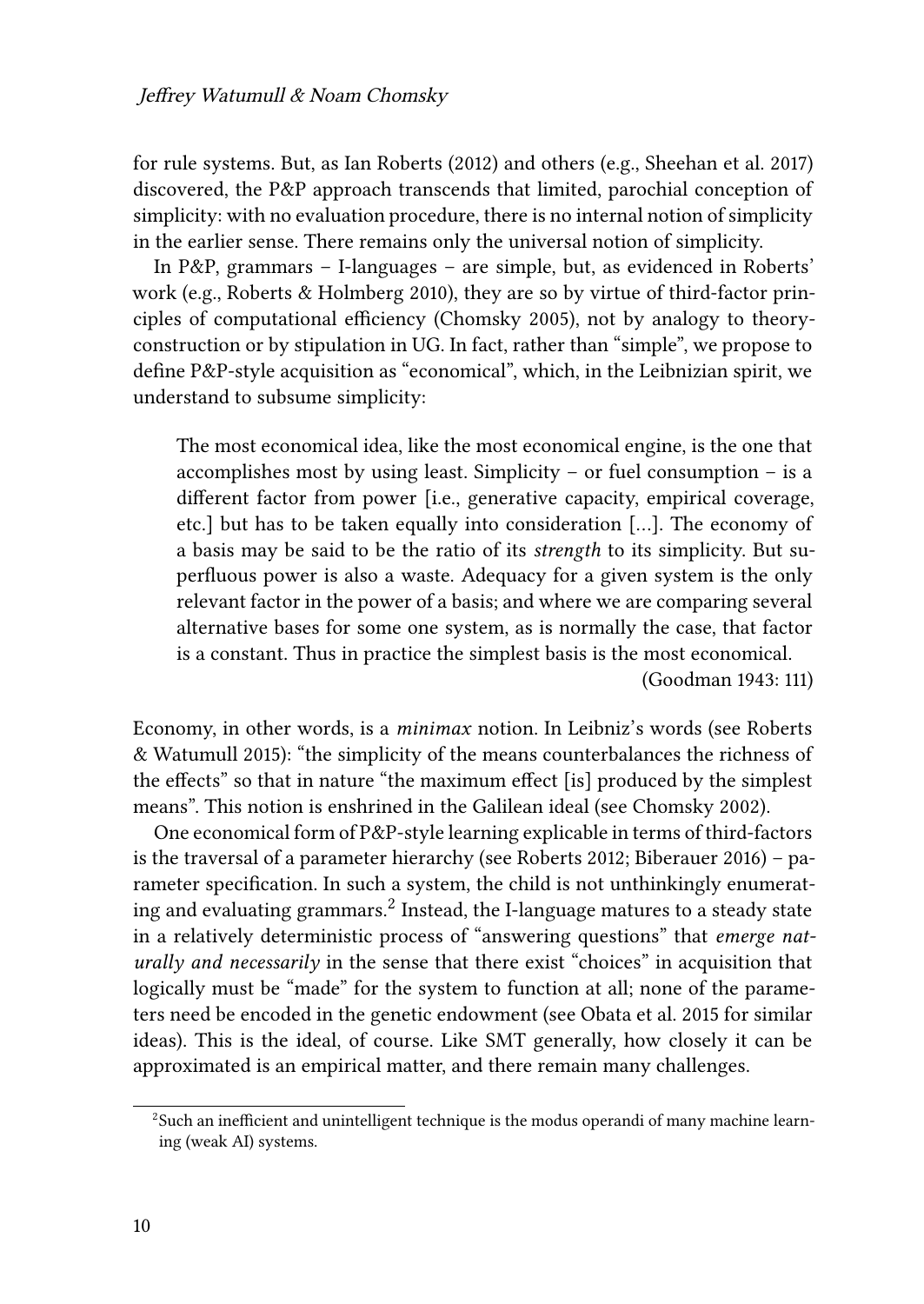Parameter specification – i.e., the P&P-conception of "learning" as the specification of values for the variables in I-language – can be schematized as a decision tree (parameter hierarchy) which, as Roberts has shown, is governed by minimax economy: minimizing formal features (feature-economy) coupled with maximizing accessible features (input-generalization). Traversal of a hierarchy – a conditional-branching Turing machine program – is inevitably economical in that the shortest (in binary) and most general parameter settings are necessarily "preferred" in the sense that the faster the computation halts, the shorter the parameter settings. For instance, to specify word-order, a series of binary queries with answers of increasing length and decreasing generality (microparameters) is structured thus:



For compatibility with computability theory and Boolean logic, the parameter hierarchy can be translated as follows:

(1) Hierarchy: *H*

State *T*: Decision problem

- Yes:  $0/1$  (0 = transition to state  $T+1$ ) (1 = halt and output parameter specification for *H*)
- No:  $0/1$  (0 = transition to state  $T+1$ ) (1 = halt and output parameter specification for *H*)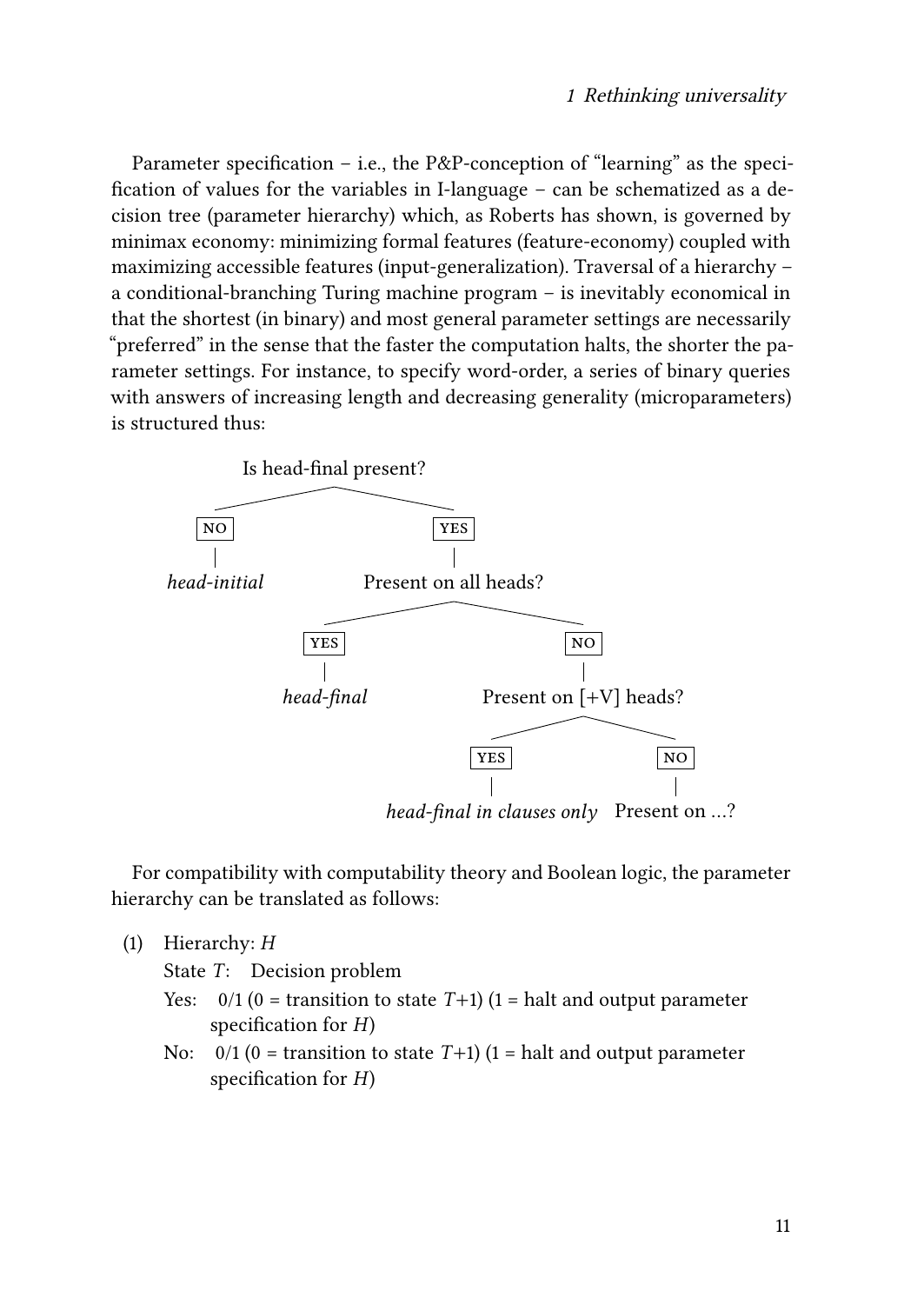```
(2) Hierarchy: Word order
State 1: Is head-final present?
Yes: Output 0 (transition to State 2)
No: Output 1 (halt and output "head-initial")
State 2: Present on all heads?
Yes: Output 1 (halt and output "head-final")
No: Output 0 (transition to State 3)
State 3: Present on [+V] heads?
Yes: Output 1 (halt and output "head-final in clause only")
No: Output 0 (transition to State 4)
…
```
So in P&P, the logic is not "enumerate and evaluate" with stipulative (theoryinternal) simplicity measures: it is "compute all and only what is necessary", which implies the language-independent reality of economy in that, as with the parameter hierarchies, the process answers all and only the questions it needs to. It is not that there is any explicit instruction in the genetic endowment to prefer simple answers: it is simply otiose and meaningless to answer unasked questions (i.e., once the parameters are set, the computation halts).<sup>3</sup>

Moreover the "answers" to "questions" can be represented in binary. Indeed binary is a *notation-independent* notion necessary and sufficient to *maximize* computation with *minimal* complexity: functions of arbitrarily many arguments can be realized by the composition of binary (but not unary) functions – a truth of minimax logic with "far-reaching significance for our understanding of the functional architecture of the brain" [\(Gallistel & King 2010:](#page-19-11) x). The mathematical and computational import of binary was rendered explicit in the theories of [Turing](#page-21-0) [\(1937\)](#page-21-0) and [Shannon \(1948\)](#page-21-6), the former demonstrating the necessarily digital – hence ultimately binary – nature of *universal computation* (a universal Turing machine being the most general mathematical characterization of computation); the latter formalizing *information* in terms of *bits* (binary digits). The consilience of these ideas is our economy thesis: human language is based on simple representations (i.e., bits) and strong computations (i.e., the binary functions of Turing machines) – and "economy of a basis may be said to be the ratio of its *strength* to its simplicity"([Goodman 1943](#page-19-5): 111).

 $^3$ In this way it is trivial to derive Ockham's razor from virtual conceptual necessity. If the law of parsimony is not to multiple entities beyond necessity, and language conforms to conceptual necessity, then ergo it is maximally parsimonious. As [Wittgenstein \(1922\)](#page-21-7) observed: "Ockham's maxim is, of course, not an arbitrary rule, nor one that is justified by its success in practice: its point is that unnecessary units in a sign-language mean nothing" (5.47321); "If a sign is *useless*, it is meaningless. That is the point of Ockham's maxim" (3.328).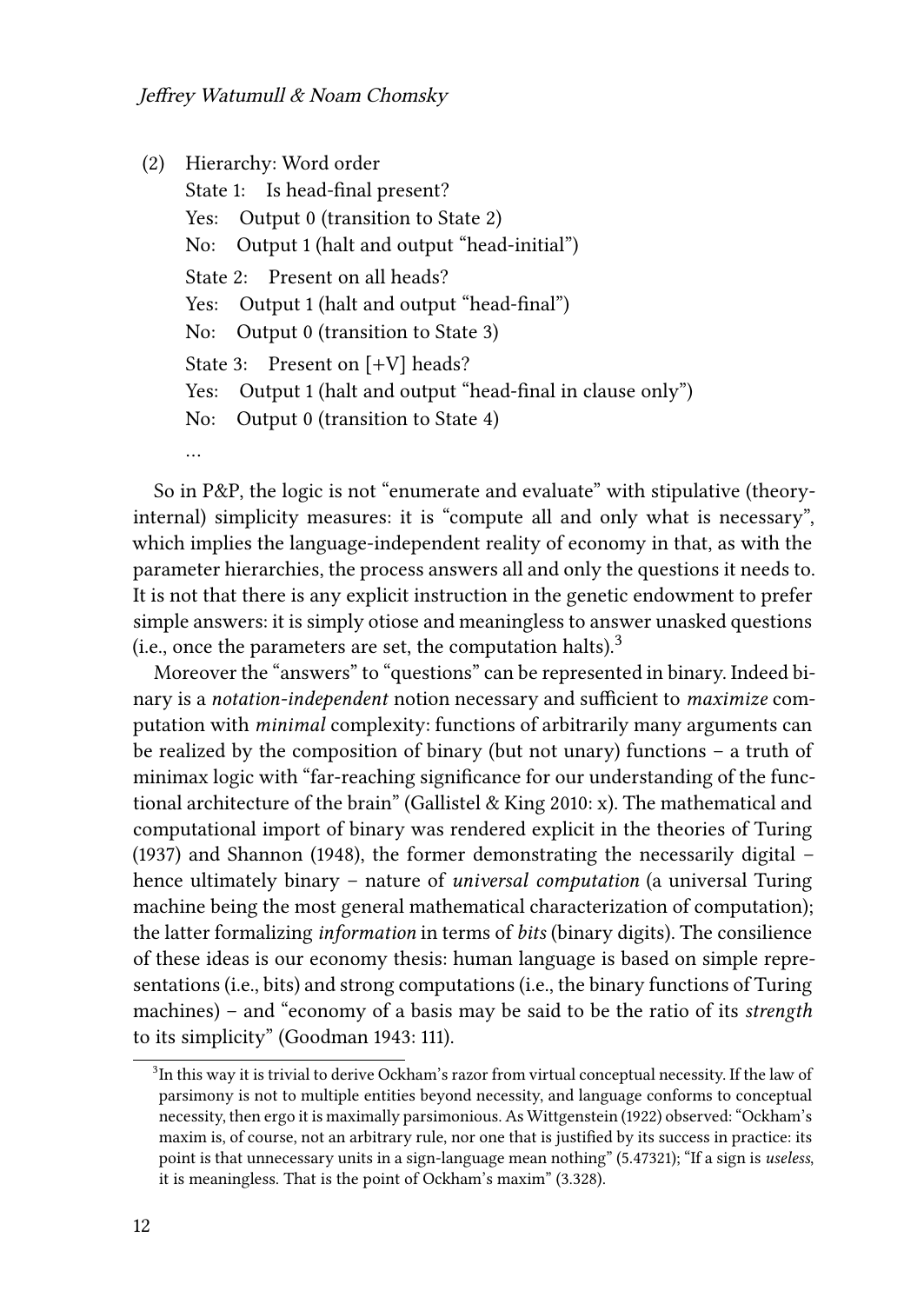### **5 Universal economy**

As one of the "general considerations of conceptual naturalness that have some independent plausibility", economy would be a factor that obtains of any optimally "designed" (natural or artificial) computational system. So, rethinking universality, if the Martian language were optimal in the sense of conforming to virtual conceptual necessity, then it might be surprisingly similar to human language. In point of fact, we ought not to be too surprised. It is now well established by biologists that *convergence* is a common theme in any evolutionary process:

the number of evolutionary end-points is limited: by no means is everything possible. [Because of evolutionary convergence,] what is possible usually has been arrived at multiple times, meaning that the emergence of the various biological properties is effectively inevitable.

([Conway Morris 2013](#page-19-12): xii–xiii)

Indeed, the paleontologist Simon Conway Morris argues that human-style intelligence was effectively inevitable given the initial conditions of evolution on Earth. And there is no reason a priori to assume that the principle of evolutionary convergence is unique to the biology of a particular planet. Quite the contrary, if we accept the rational form of inquiry in which the principle is understood abstractly in a computational framework. The idea is that *any* computational system *anywhere* made of *anything* is governed by *laws* of computation. As the cognitive scientist C.R. Gallistel and computer scientist Adam King argue persuasively [\(Gallistel & King 2010:](#page-19-11) 167):

The functional structure of modern computers is sometimes discussed by neuroscientists as if it were an accidental consequence of the fact that computing circuits are constructed on a silicon substrate and communicate by means of pulses of electrical current sent over wires. Brains are not computers, it is argued, because computers are made of silicon and wire, while brains are made of neurons. We argue that, on the contrary, several of the most fundamental aspects of the functional structure of a computer are dictated by the logic of computation itself and that, therefore, they will be observed in any powerful computational device, no matter what stuff it is made of. In common with most contemporary neuroscientists, we believe that brains are powerful computational devices. We argue, therefore, that those aspects of the functional structure of a modern computer that are dictated by the logic of computation must be critical parts of the functional structure of brains. [\(Gallistel & King 2010:](#page-19-11) 167)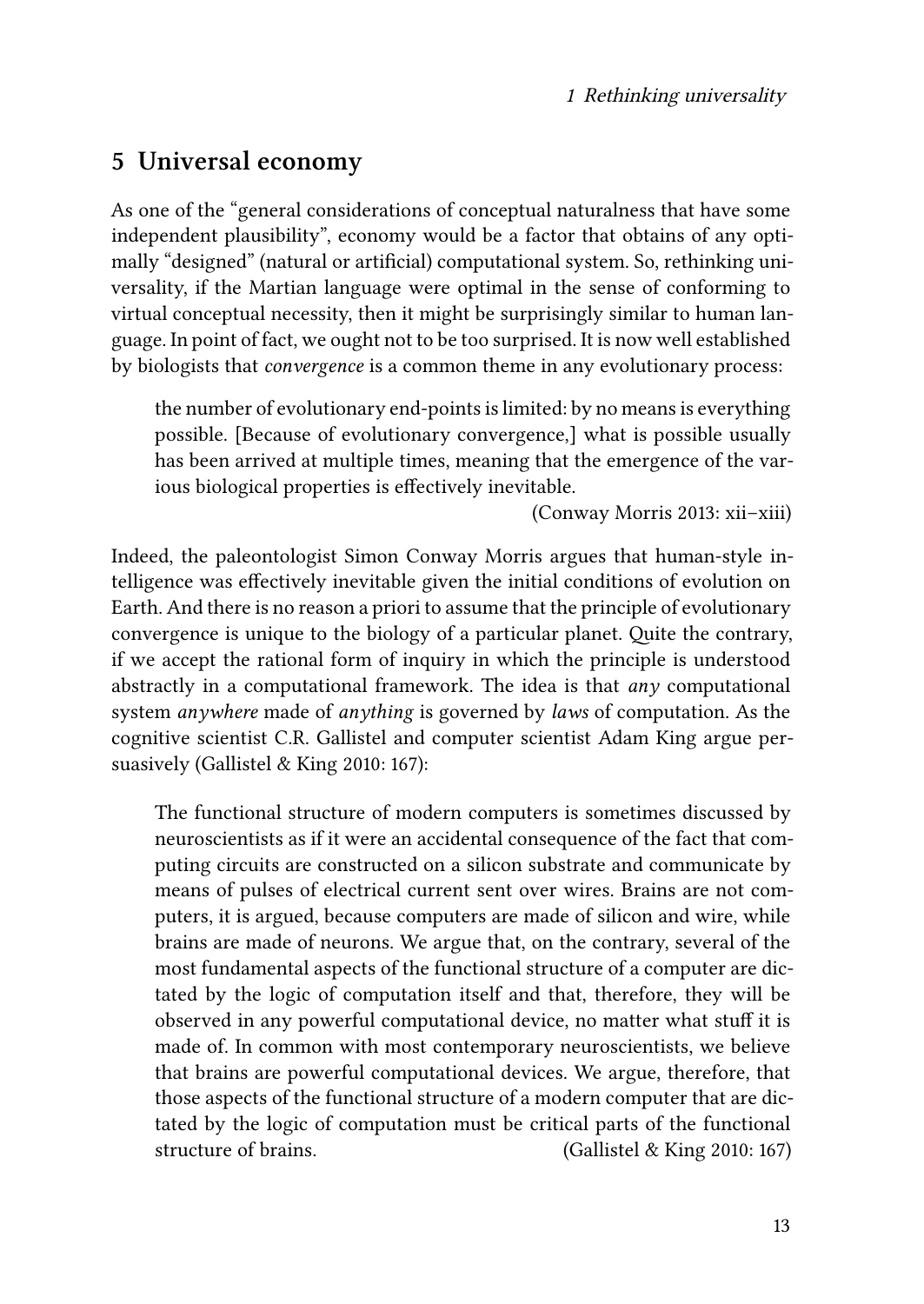This argument simply reiterates [Turing'](#page-21-8)s (1950: 446) thesis that "[i]f we wish to find such similarities [as may exist between minds and machines] we should look [not at their substrates, but] rather for mathematical analogies of function". And given this universality of the functional, mathematical architecture of computation, it is possible that we may need to rethink how uniquely human or even uniquely biological our modes of mental computation really are. One interesting implication is that we must rethink any presumptions that extraterrestrial intelligence or artificial intelligence would really be all that different from human intelligence.

So we assume that human language is a computational process that can be characterized by a Turing machine (see [Watumull 2015\)](#page-21-2). It is possible to explore the space of all possible Turing machines (i.e., the space of all possible computer programs), not exhaustively of course, but with sufficient breadth and depth to make some profound discoveries. The late Marvin Minsky, founder of the artificial intelligence laboratory at MIT, and his student Daniel Bobrow, once enumerated and ran some thousands of the simplest Turing machines (computer programs with minimal numbers of rules). Intriguingly, out of the infinity of possible behaviors, only a surprisingly small subset emerged. These divided into the trivial and the nontrivial. The boring programs either halted immediately or erased the input data or looped indefinitely or engaged in some similar silliness. The remainder, however, were singularly interesting: *all* of these programs executed an effectively *identical* counting function – a primitive of elementary arithmetic. In fact, this operation reduces to a form of Merge (see [Chomsky 2008\)](#page-19-13). More generally, these "A-machines" (*A* for *arithmetic*) prove a point:

[I]t seems inevitable that, somewhere, in a growing mind some A-machines must come to be. Now, possibly, there are other, really different ways to count. So there may appear, much, much later, some of what we represent as 'B-machines' – which are processes that act in ways which are similar, but not identical to, how the A-machines behave. But, our experiment hints that even the very simplest possible B-machine will be so much more complicated that it is unlikely that any brain would discover one before it first found many A-machines. [\(Minsky 1985:](#page-20-3) 121)

Let us think of this exploration as exposing parts of some infinite 'universe of possible computational structures'. Then this tiny fragment of evidence suggests that such a universe may look something like [Figure [1.1\]](#page-12-0).

[\(Minsky 1985](#page-20-3): 120)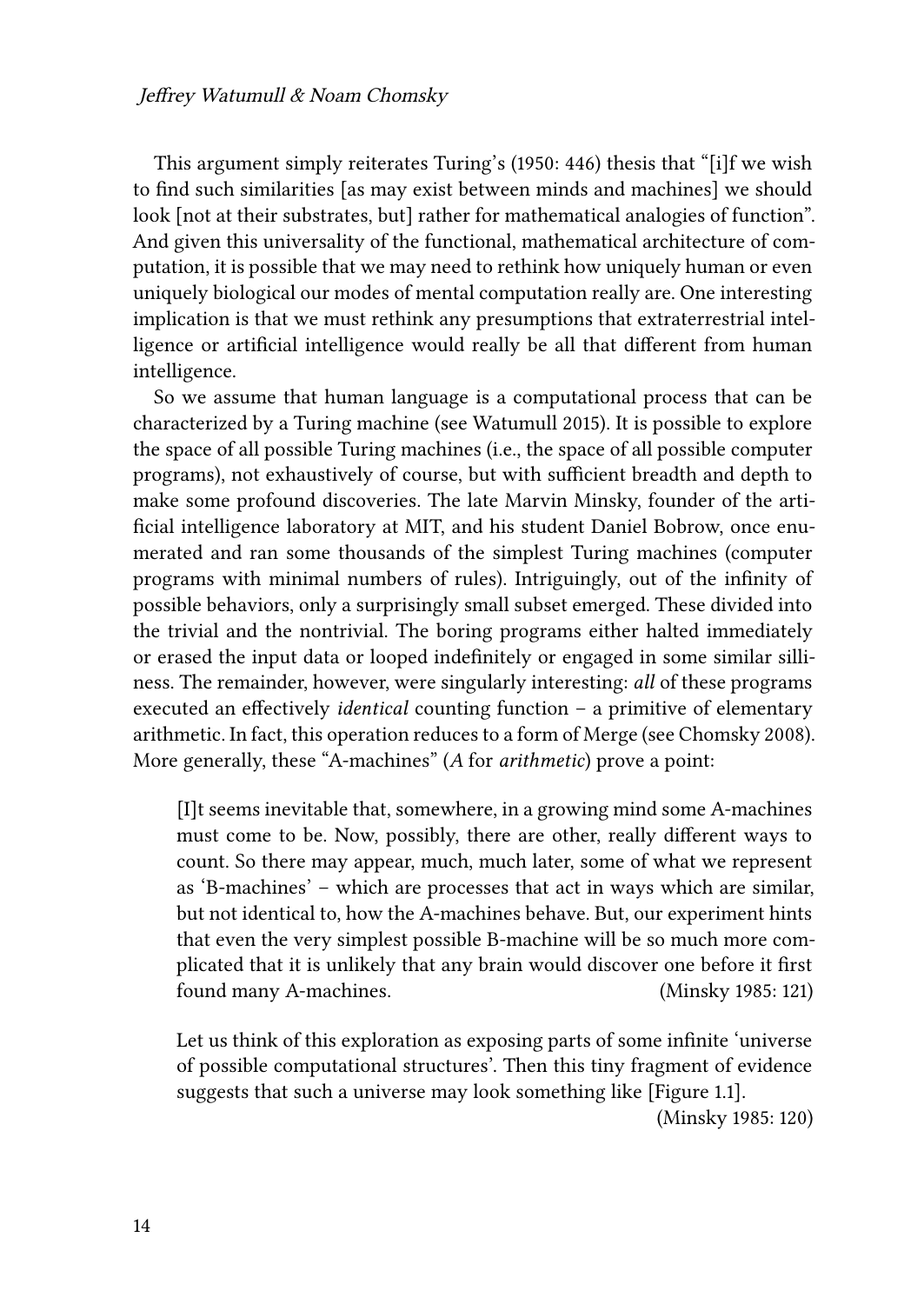<span id="page-12-0"></span>

Figure 1.1: Representation of a universe with "A" and "B-machines" [\(Minsky 1985:](#page-20-3) 120)

This is evidence that arithmetic – the foundation of any mathematical/computational system – as represented in an A-machine – reducible to Merge – is technically an *attractor* in the *phase space* of possible mathematical structures:

any entity who searches through the simplest processes will soon find fragments which do not merely resemble arithmetic but *are* arithmetic. It is not a matter of inventiveness or imagination, only a fact about the geography of the universe of computation. ([Minsky 1985](#page-20-3): 122)

Curiously, some physicists have argued that human mathematics is contingent: "the next batch of aliens might turn out to be different" [\(Alford 2006](#page-18-7): 774), with no recognizable rules or systems. This objection echoes once regnant dogma in linguistics that "[human] languages could differ from each other without limit and in unpredictable ways" such that linguists ought to proceed "without any preexistent scheme of what a language must be"([Joos 1957](#page-20-8): 96, v), implying that any two human languages could be as different from each other as any one could be from an alien language. But this dogma could not withstand critical scrutiny, and was dispelled with the advent of generative linguistics and its formulation of universal grammar – the theory of the abstract grammatical system encoded genetically in *Homo sapiens sapiens* – and crucially by the deeper empirical inquiries into the languages of the world undertaken within the framework of generative grammar (e.g., the spectacular demonstration that Warlpiri, contrary to all appearances, has the standard hierarchical structures universal to natural languages (see [Hale 1976](#page-20-9); [Legate 2001\)](#page-20-10). To the extent that SMT is true, general properties derivative of this formal system define the properties universal to particular languages. Therefore we should indeed study these particular languages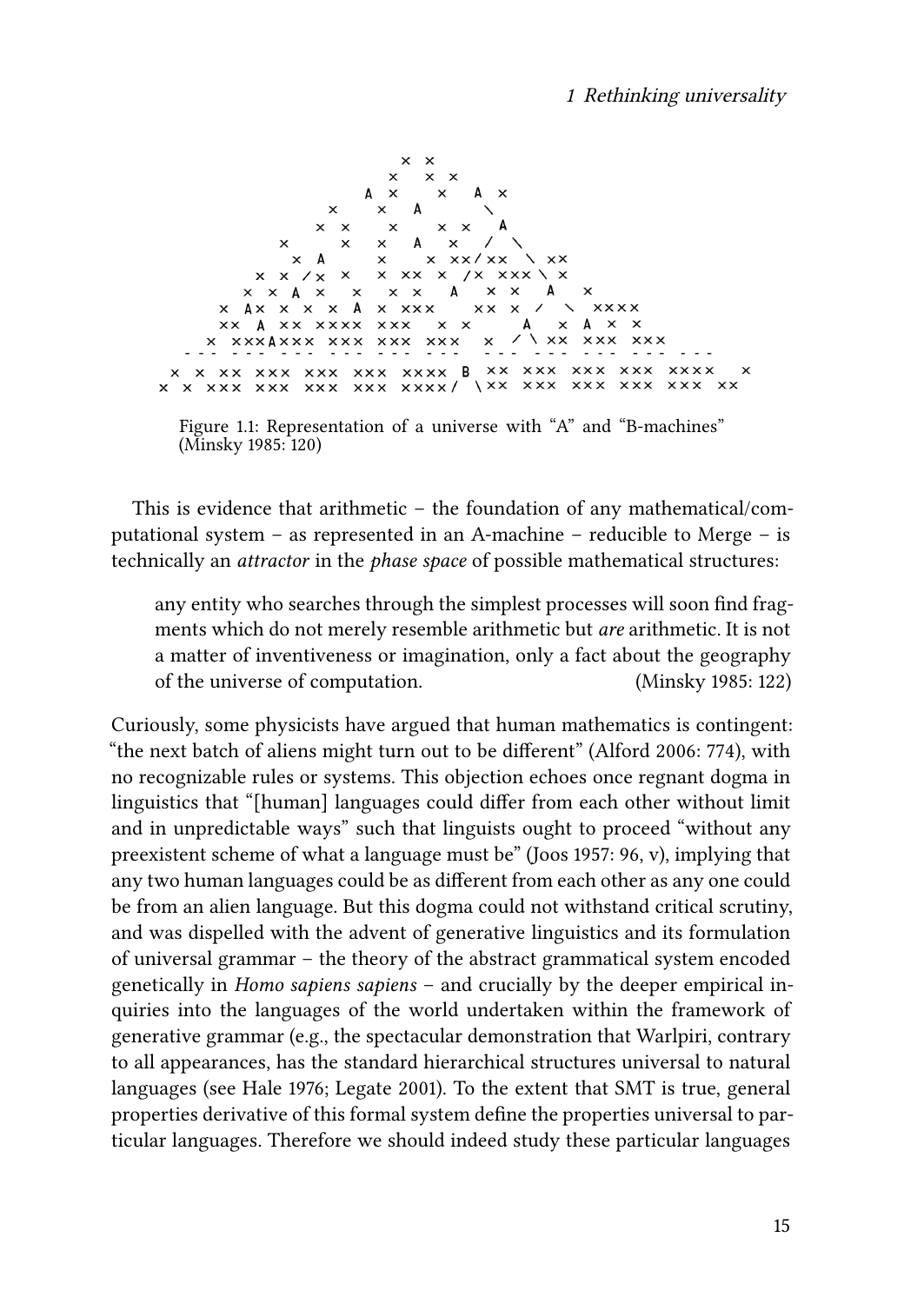with a "preexistent scheme of what a language must be" because UG and general principles of computation constrain the space of possible linguistic properties. And thus languages could not "differ from each other without limit", but only in "[predictable] ways".

The thesis that arithmetic is an *attractor* in the *phase space* of possible mathematical structures obviously generalizes beyond arithmetic to all simple computations (see [Wolfram 2002](#page-21-9) for countless examples). "Because of this, we can expect certain 'a priori' structures to appear, almost always, whenever a computational system evolves by selection from a universe of possible processes" [\(Minsky 1985:](#page-20-3) 119). Analogously, we submit that it is not implausible that an evolutionary search through the simplest computations will soon find something like Merge. Merge is an operation so elementary as to be subsumed somehow in every more complex computational procedure: take two objects X and Y already constructed and form the object Z without either modifying X or Y, or imposing any additional structure on them: thus Merge(X, Y) =  $\{X, Y\}$ <sup>4</sup>. This simple assumption suffices to derive in a principled (necessary) way a complex array of otherwise arbitrary (contingent) phenomena such as the asymmetry of the conceptual-intentional and sensory-motor interfaces (entailing the locus of surface complexity and variety), the ubiquity of dislocation, structure-dependence, minimal structural distance for anaphoric and other construals, the difference between what reaches the mind for semantic interpretation and what reaches the apparatus of articulation and perception (see [Chomsky 2017\)](#page-19-14).

### **6 The dawn of language**

As we discussed in terms of our economy thesis, simplicity can be defined in algorithmic information theory (or the theory of program-size complexity): the complexity of a program is measured by its maximally compressed length in bits so that the simplest program is that with the shortest description. A search of the phase space of possible programs, whether conducted consciously (e.g., by us, extraterrestrials, etc.) or unconsciously (e.g., by modern computers, evolution, etc.) automatically proceeds in size order from the shortest and increasing to programs no shorter than their outputs (these incompressible programs are effectively lists); many complex programs would subsume simpler programs as the real numbers subsume the natural numbers. And, as demonstrated logically and empirically, "any evolutionary process must first consider relatively simple

<sup>&</sup>lt;sup>4</sup>This formulation of Merge requires some rethinking in ways that we can put aside here (see [Wa](#page-21-10)[tumull et al. in press](#page-21-10) for discussion).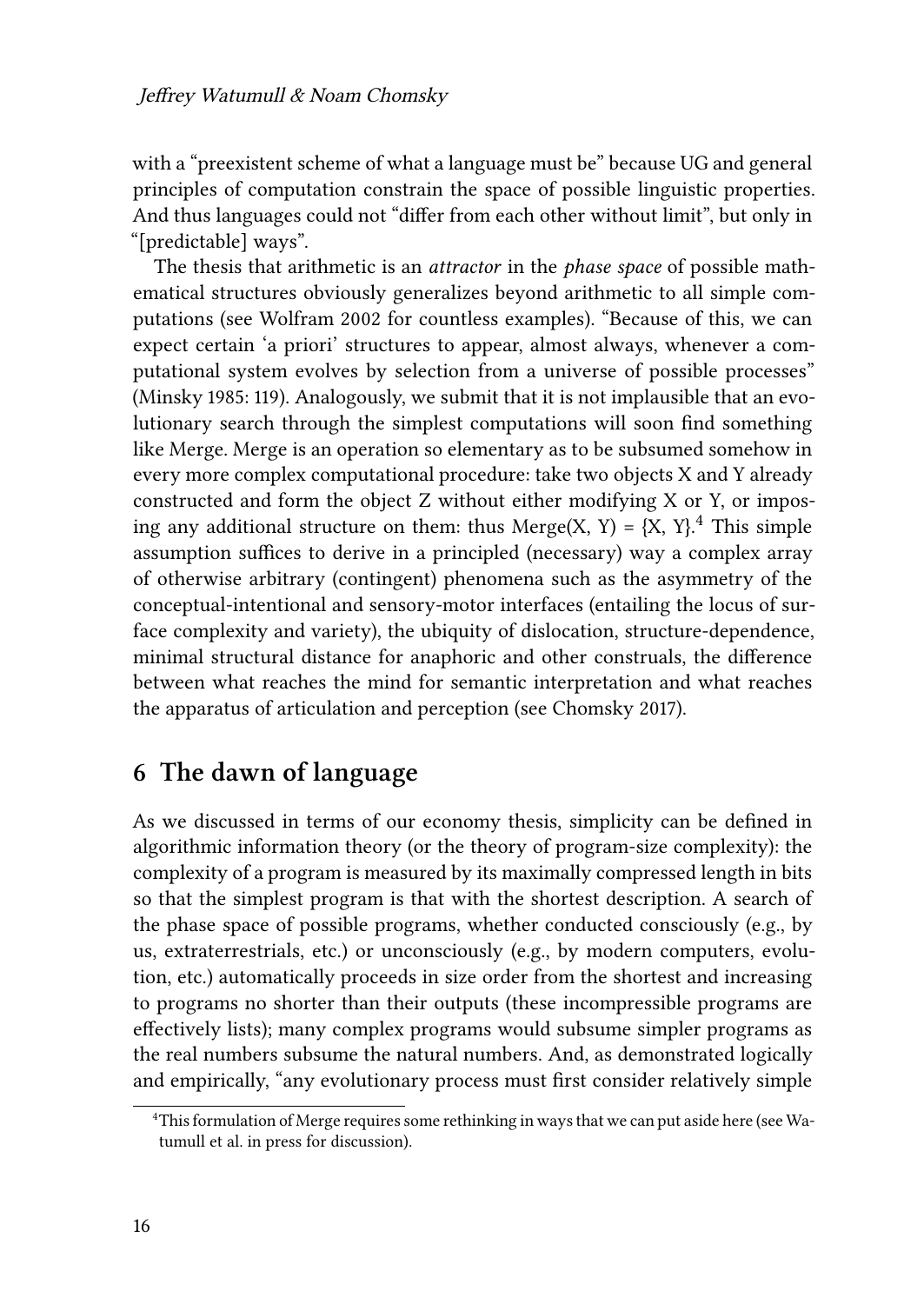systems, and thus discover the same, isolated, islands of efficiency" [\(Minsky 1985](#page-20-3): 122). Why are the simple systems (e.g., Merge) so sparsely distributed in the phase space of possible processes? (Why are they "islands" in the computational universe?) Why are there no "similar" processes in the neighborhood? (There is not something "like" arithmetic out there: there is just arithmetic, "cold and austere, [...] yet sublimely pure, and capable of a stern perfection such as only the greatest art can show" in Bertrand Russell's words.) The answer must be that small sets of rules (e.g., Merge) can generate unbounded complexity, but the converse is not in general true: it is simply a mathematical fact (a tautology) that there is only a small set of small sets of rules, and thus not all complex phenomena can be generated by small sets of rules (there is simply not a sufficient number of small sets of rules "to go around"). This explains why, for instance, one cannot fiddle with arithmetic: one cannot posit its simple rules, generate a universe of consequences, and then make changes to that universe and expect the simple rules to cover the "revised" universe (e.g., one cannot remove a number or change a sum, product, etc.). Analogously, having posited Merge and executed it to generate the discrete infinity of syntactic structures, one cannot modify the logic (e.g., structure dependence) that obtains of those structures by dint of their having been generated by Merge and still expect Merge to generate new structures that conform to the modified logic, for the modified system is now "miraculous" in the technical sense of possessing properties that did not emerge from the rules themselves (or nonarbitrary third factors, i.e., laws of nature). And there cannot be infinitely many sets of small rules in the neighborhood of Merge to produce the effect of continuity. Thus there can only be *islands* of computation, not *continents*.

Thus it may well be that, given the universal and invariant laws of evolution, convergence on systems – Turing machines – virtually identical to those "discovered" in our evolutionary history is inevitable.<sup>5</sup> Hence our rethinking the proposition "Martian could be different".

The fact that simple computations are attractors in the phase space of possible computations goes some way to explaining why language should be optimally designed (insofar as SMT holds) in that an evolutionary search is likely to converge on it, which leads us to consideration of the origin of language. Convergence is a consequence of constraints. As with intelligence, evolution and development are possible only by coupling scope with constraints. Stated generally: the scope

<sup>&</sup>lt;sup>5</sup>Indeed we might speculate that were we to "wind the tape of life back" and play it again, in Stephen Jay Gould's phrasing, not only would something like Merge reemerge, but something like humans could well be "inevitable", as some biologists have suggested (see [Conway Morris](#page-19-12) [2013\)](#page-19-12).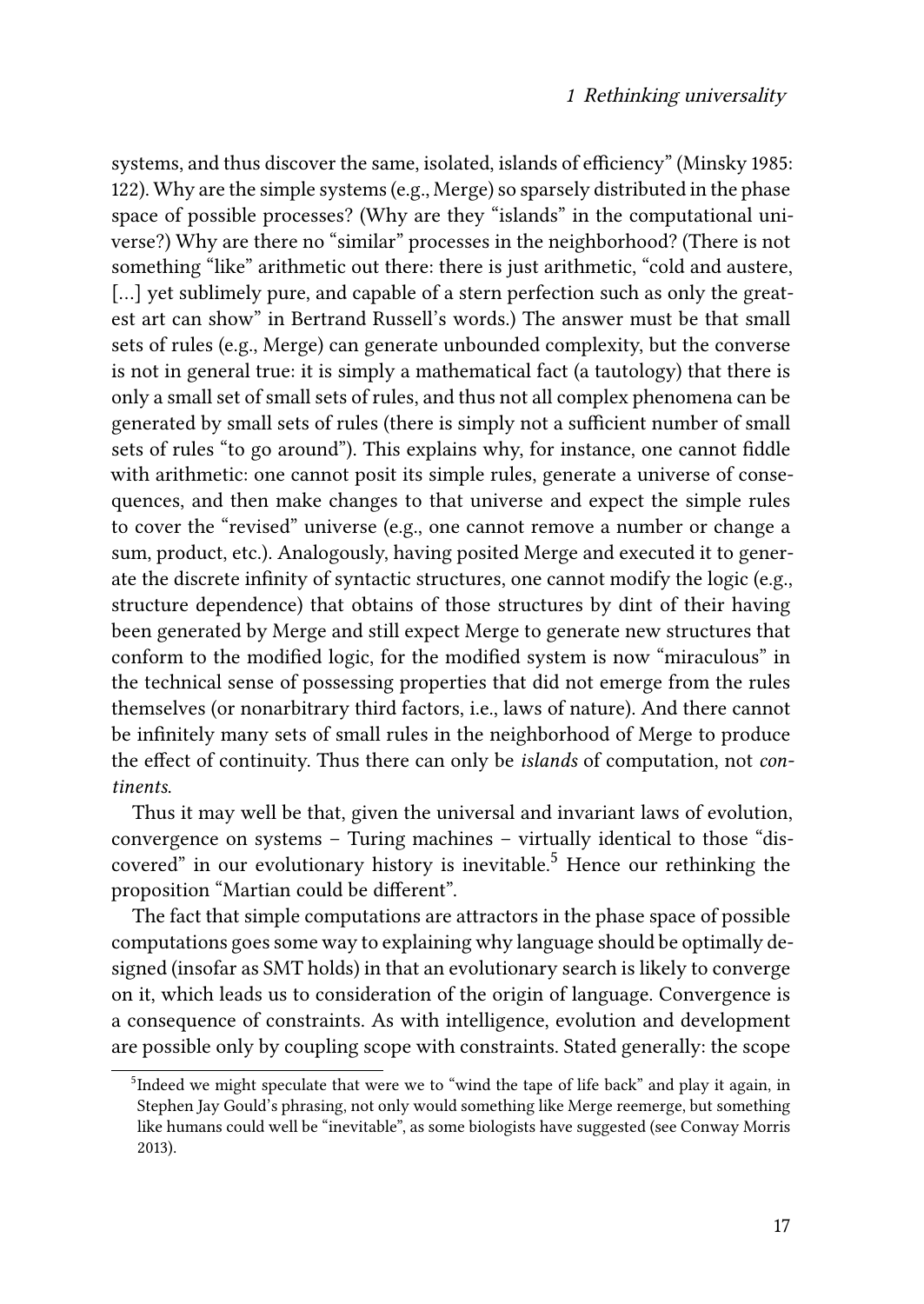of any creative process is a function of its operating within limits. In the context of evolution, for instance, Stuart [Kauffman \(1993](#page-20-11): 118) observes,

Adaptive evolution is a search process – driven by mutation, recombination, and selection – on fixed or deforming fitness landscapes. An adapting population flows over the landscape under these forces. The structure of such landscapes, smooth or rugged, governs both the evolvability of populations and the sustained fitness of their members. The structure of fitness landscapes inevitably imposes limitations on adaptive search.

The analogy to mind is deeply nontrivial, for "intellectual activity consists mainly of various kinds of search" [\(Turing 1948](#page-21-11): 431).

The evolution of language is mysterious (see [Hauser et al. 2014\)](#page-20-12), but SMT is consistent with the limited archeological evidence that does exist on the emergence of language, evidently quite recently and suddenly in the evolutionary time frame (see [Tattersall 2012\)](#page-21-12).<sup>6</sup> Furthermore there is compelling evidence for SMT in the design of language itself. For instance, it is a universal truth of natural language that the rules of syntax-semantics are structure-dependent (see [Berwick et al. 2011\)](#page-18-2): hierarchy, not linearity, is determinative in the application of rules and interpretation of expressions. This implies a far-reaching thesis with many consequences: linear order is a peripheral property of language, emerging only in externalization at the sensory-motor interface (where serial ordering is necessary). If this thesis holds generally, then Aristotle's dictum that language is "sound with meaning" should be revised: language is not sound with meaning, but rather meaning with sound (or some other modality of externalization), a very different concept, reflecting a different traditional idea: that language is fundamentally an instrument of thought – "audible thinking", "the spoken instrumentality of thought", as William Dwight Whitney expressed the traditional conception (see [Chomsky 2013](#page-19-4)), consistent with the Cartesian idea that language is a central component of our mind as a "universal instrument", endowing us with general intelligence. As François Jacob suggested (see [Berwick & Chomsky 2011](#page-18-8)), plausibly, "the role of language as a communication system between individuals would have come about only secondarily" to the emergence of generative syntax (Merge, we would now say) and its mapping of structures to the conceptualintentional system for semantic interpretation. "The quality of language that makes it unique does not seem to be so much its role in communicating directives for action" or other typical features of animal communication, but rather

<sup>6</sup>There is quite compelling evidence that since the trek of our ancestors from Africa some 50,000 years ago, the language faculty has undergone no significant change, and not very long before (in evolutionary time) there is no evidence that it existed at all.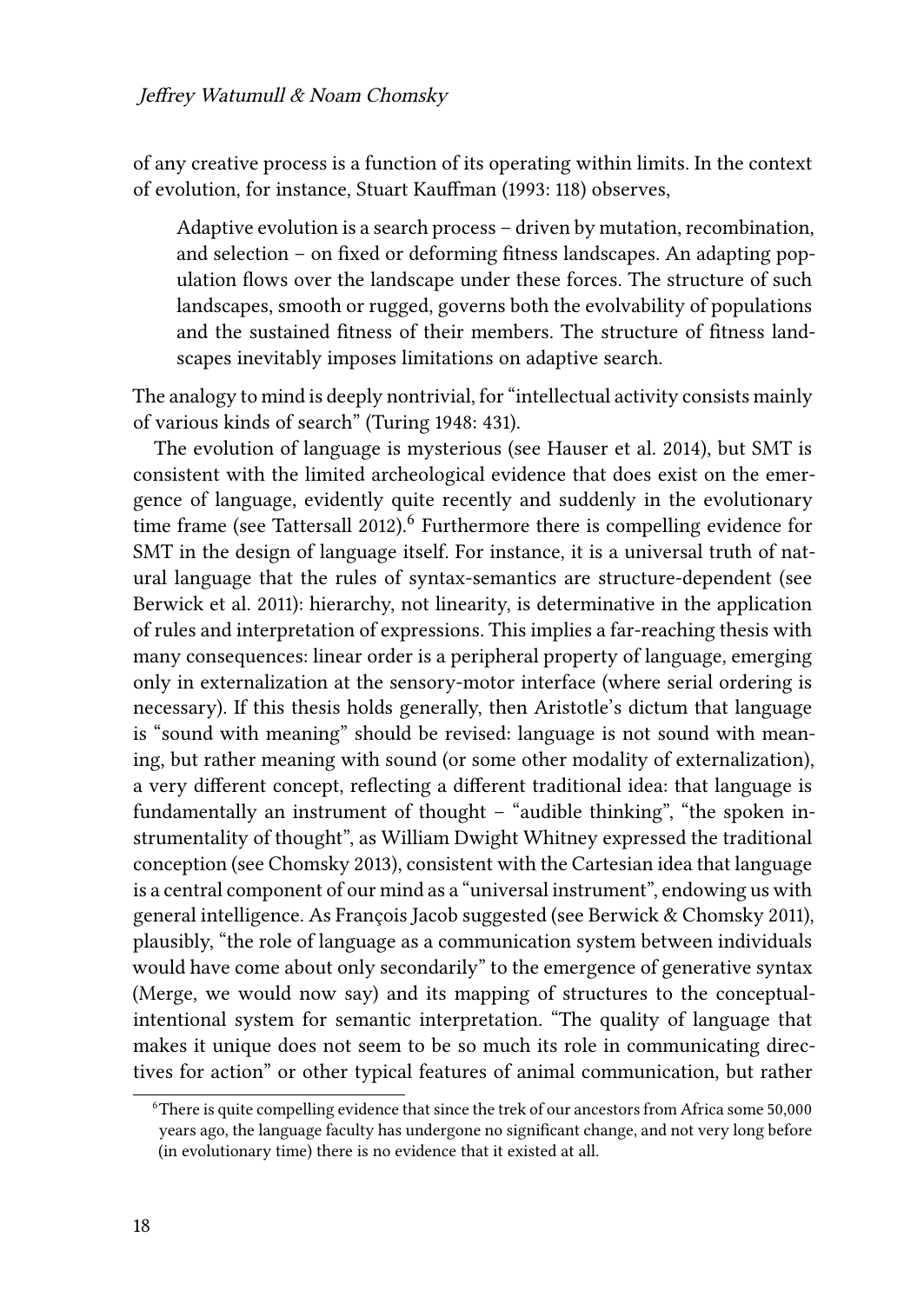"its role in symbolizing, in evoking cognitive images", in molding our notion of reality and yielding our capacity for thought and planning, through its unique property of allowing "infinite combinations of symbols" and therefore "mental creation of possible worlds". Thus the most reasonable speculation today – and one that opens productive lines of research – is that from some simple rewiring of the brain, Merge emerged, naturally in its simplest form, providing the basis for unbounded and creative thought – the "great leap forward" evidenced in the archeological record and in the remarkable differences distinguishing modern humans from their predecessors and the rest of the animal kingdom (see [Huy](#page-20-13)[bregts 2017](#page-20-13); [Berwick & Chomsky 2016](#page-18-0) for in-depth discussion of these topics).

If this conjecture can be sustained, we could answer the question why language should be optimally designed: optimality would be expected under the postulated conditions, with no selectional or other pressures operating; the emerging system should just follow the laws of nature such as minimal computation and more "general considerations of conceptual naturalness that have some independent plausibility, namely, simplicity, economy, symmetry, nonredundancy, and the like" – rather the way a snowflake forms. If this is correct, then, contrary to what was once presumed, there *would* be a priori reasons to expect any language anywhere in the universe would resemble human language; the "principles, conditions, and rules that are elements or properties of all human languages" *would* be *logically* necessary, deriving from laws of nature. And so, just as physicists seek "an idea so simple, so beautiful, that […] we will all say to each other, how could it have been otherwise?", in the study of language we search for – and are discovering – objects of great beauty and simplicity.

### **7 The wonders of language**

It is […] quite possible that we, as a species, have crossed a cognitive threshold. Our capacity to express anything, through the recursive syntax and compositional semantics of natural language, might have taken us into a cognitive realm where anything, everything, is possible. Effectively, having language has made us the equal of any extraterrestrial.

[\(Roberts 2017](#page-20-0): 181–182)

Notwithstanding the universal logic of computation, it is obviously necessary that there exist *constraints* on the mind if it is to have any *scope* at all, and these constraints may very well be uniquely human. Taking the extreme case, suppose that the human mind is a universal Turing machine (see [Watumull 2015](#page-21-2)).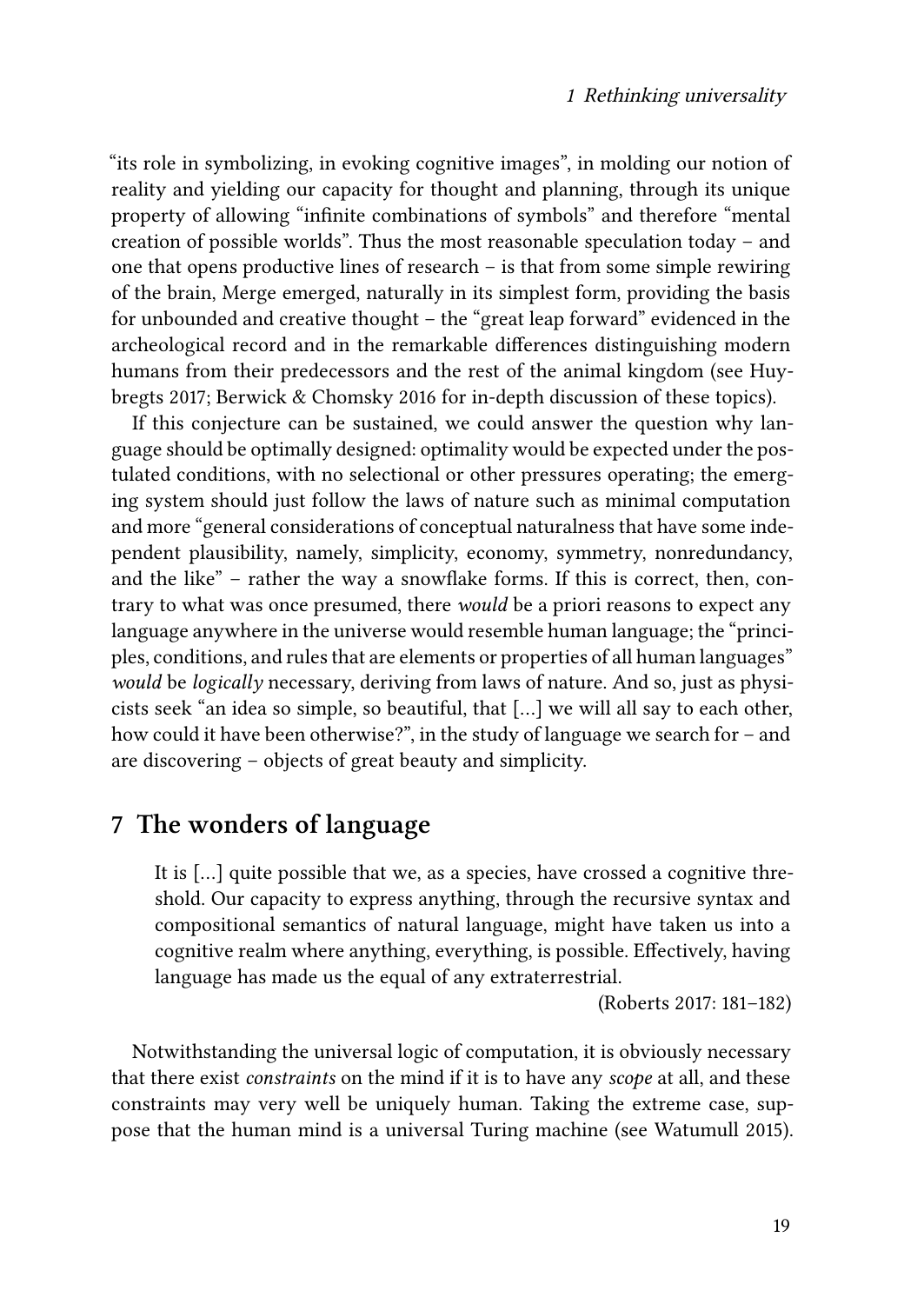Such a mind could be a *universal explainer*. The argument is simple: a universal Turing machine can emulate any other Turing machine (i.e., a universal computer can run any program); a program is a kind of theory (written to be readable/executable by a computer); thus a universal Turing machine can compute any theory; and thus, assuming that everything in the universe could in principle be explained by and understood within some theory or other (in other words, assuming no magic, miracles, etc.), a universal Turing machine – a Turinguniversal mind – could explain and understand everything. It is an intriguing conclusion, and not obviously false, but numerous objections could be posed. For instance,

an arbitrary Turing machine, or an unrestricted rewriting system, is too unstructured to serve as a grammar […]. Obviously, a computer program that succeeded in generating sentences of a language would be, in itself, of no scientific interest unless it also shed some light on the kinds of structural features that distinguish languages from arbitrary, recursively enumerable sets. ([Chomsky 1963](#page-18-9): 360)

Beyond language, if a Turing-universal mind is to be a universal explainer, it should not generate all possible explanations, true and false, because that would be merely to restate the problem of explaining nature: deciding which in an infinite set of explanations are the true (or best) explanations is as difficult as constructing the best explanations in the first place. There must be "limits on admissible hypotheses", in the words of Charles Sanders Peirce (see [Chomsky 2006\)](#page-19-15). This interdependence of scope and limits has been expounded by many creative thinkers and analyzed by (creative) philosophers of esthetics: the beauty of jazz emerges not by "playing anything", but only when the improvisation is structured, canalized; the beauty of a poem is a function of its having to satisfy the constraints of its form, as the mathematician Stanislaw [Ulam \(1976](#page-21-13): 180) observed,

When I was a boy I felt that the role of rhyme in poetry was to compel one to find the unobvious because of the necessity of finding a word which rhymes. This forces novel associations and almost guarantees deviations from routine chains or trains of thought. It becomes paradoxically a sort of automatic mechanism of originality.

Thus from science to art, we see that the (hypothesized) infinite creativity of the Turing-universal human mind is non-vacuous and useful – and beautiful – only if it operates within constraints – constraints that appear to be uniquely human.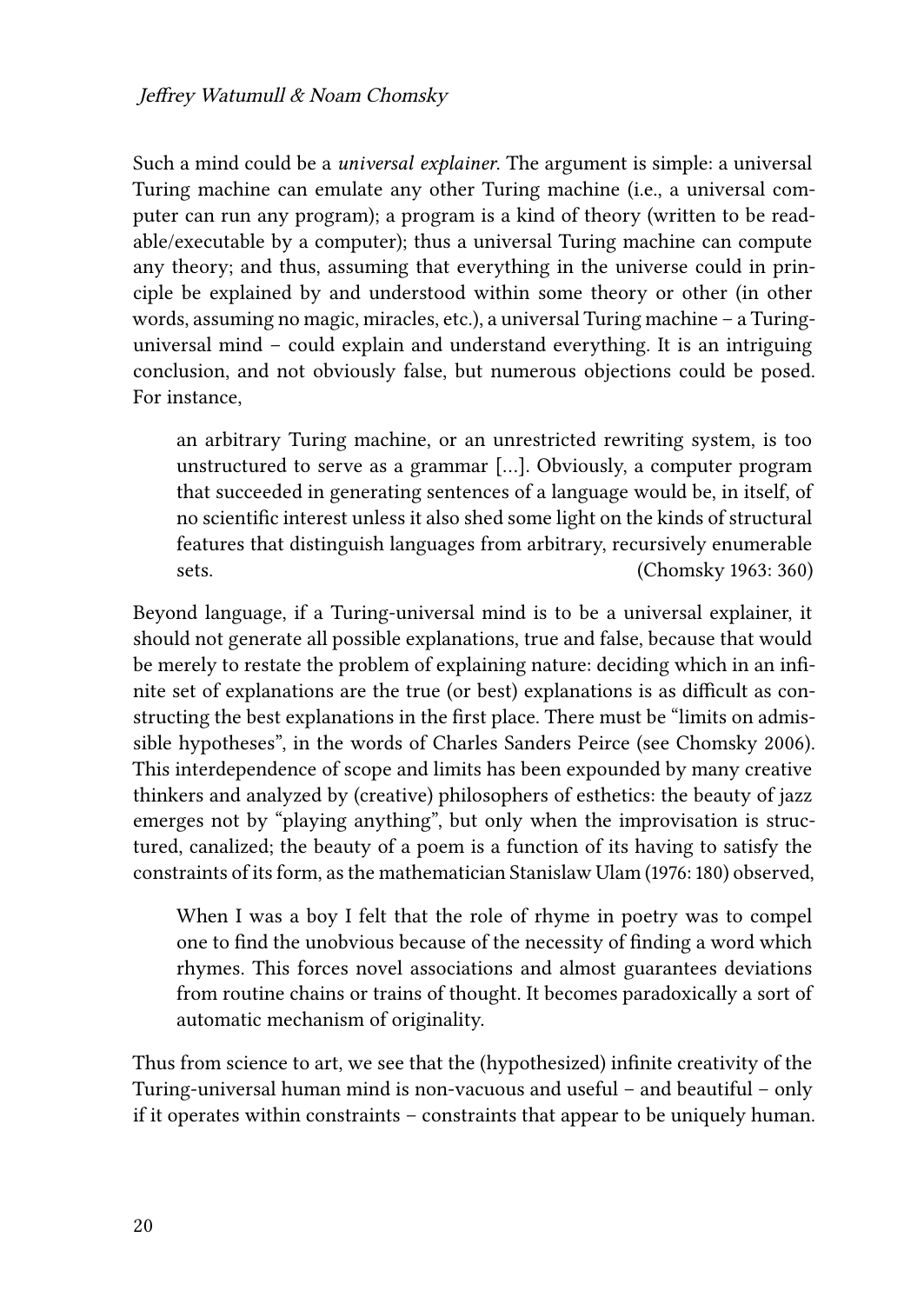So understanding language means understanding a very big part of what it is to be human, what it is to be you. And that is perhaps the greatest wonder of language of all. [\(Roberts 2017](#page-20-0): 182)

The wonders of language Ian Roberts has illuminated are beyond counting; we have surveyed but a twinkling here. Indeed, of his work we might say, in closing, "my God! – *it's full of stars*!" [\(Clarke 1968:](#page-19-16) 202).

## **Abbreviations**

SMT strong Minimalist thesis UG Universal Grammar

### **References**

- <span id="page-18-7"></span>Alford, Mark. 2006. On math, matter, and mind. *Foundations of Physics* 36(6). 765– 794. DOI: [10.1007/s10701-006-9048-x](https://doi.org/10.1007/s10701-006-9048-x).
- <span id="page-18-8"></span>Berwick, Robert C. & Noam Chomsky. 2011. The biolinguistic program: The current state of its evolution. In Anna Maria Di Sciullo & Cedric Boeckx (eds.), *The biolinguistic enterprise: New perspectives on the evolution and nature of the human language faculty*, 19–41. Oxford: Oxford University Press.
- <span id="page-18-0"></span>Berwick, Robert C. & Noam Chomsky. 2016. *Why only us: Language and evolution*. Cambridge, MA: MIT Press.
- <span id="page-18-2"></span>Berwick, Robert C., Paul Pietroski, Beracah Yankama & Noam Chomsky. 2011. Poverty of the stimulus revisited. *Cognitive Science* 35(7). 1207–1242. DOI: [10.](https://doi.org/10.1111/j.1551-6709.2011.01189.x) [1111/j.1551-6709.2011.01189.x](https://doi.org/10.1111/j.1551-6709.2011.01189.x).
- <span id="page-18-6"></span>Biberauer, Theresa. 2016. Going beyond the input (and UG): An emergentist generative perspective on syntactic variation, stability and change. Paper presented at The Emergence of Modern Hebrew Workshop, Hebrew University of Jerusalem, 6 July 2016.
- <span id="page-18-4"></span>Chaitin, Gregory. 2005. *Meta math: The quest for omega*. New York: Vintage Books.
- <span id="page-18-3"></span>Chomsky, Noam. 1951. *The morphophonemics of modern Hebrew*. University of Pennsylvania. (MA thesis).
- <span id="page-18-9"></span>Chomsky, Noam. 1963. Formal properties of grammars. In R. Duncan Luce, Robert R. Bush & Eugene Galanter (eds.), *Handbook of mathematical psychology*, vol. II, 323–418. New York: Wiley & Sons.

<span id="page-18-5"></span><span id="page-18-1"></span>Chomsky, Noam. 1965. *Aspects of the theory of syntax*. Cambridge, MA: MIT Press. Chomsky, Noam. 1975. *Reflections on language*. New York: Pantheon.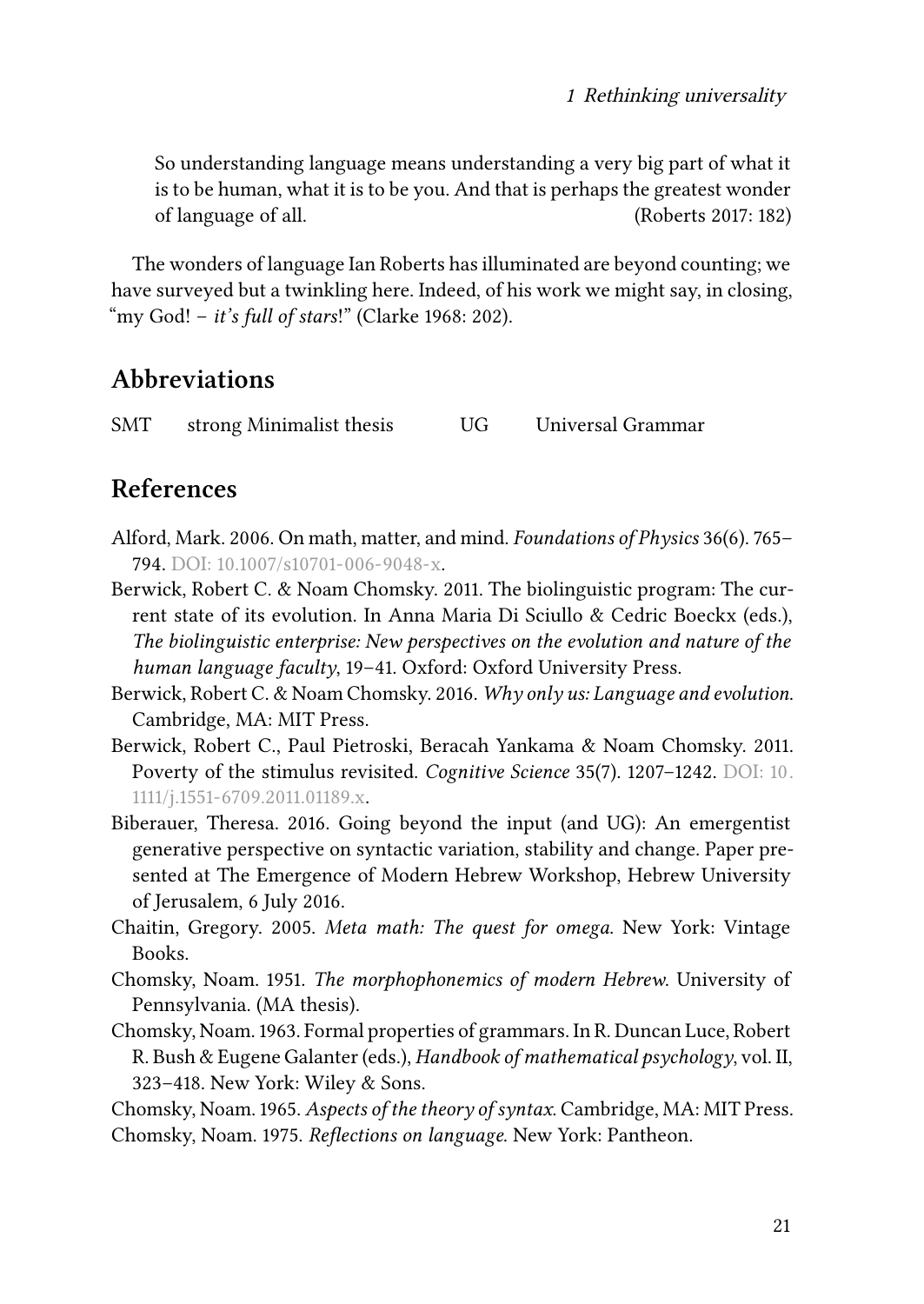<span id="page-19-8"></span>Chomsky, Noam. 1981. *Lectures on government and binding*. Dordrecht: Foris.

<span id="page-19-2"></span>Chomsky, Noam. 1995. *The Minimalist program*. Cambridge, MA: MIT Press.

- <span id="page-19-1"></span>Chomsky, Noam. 2000. Minimalist inquiries: The framework. In Roger Martin, David Michaels & Juan Uriagereka (eds.), *Step by step: Essays on minimalist syntax in honor of Howard Lasnik*, 89–155. Cambridge, MA: MIT Press.
- <span id="page-19-10"></span>Chomsky, Noam. 2002. *On nature and language*. Cambridge: Cambridge University Press.
- <span id="page-19-9"></span>Chomsky, Noam. 2005. Three factors in language design. *Linguistic Inquiry* 36(1). 1–22. DOI: [10.1162/0024389052993655.](https://doi.org/10.1162/0024389052993655)
- <span id="page-19-15"></span>Chomsky, Noam. 2006. *Language and mind*. Cambridge: Cambridge University Press.
- <span id="page-19-13"></span>Chomsky, Noam. 2008. On phases. In Robert Freidin, Carlos P. Otero & Maria Luisa Zubizarreta (eds.), *Foundational issues in linguistic theory: Essays in honor of Jean-Roger Vergnaud*, 133–166. Cambridge, MA: MIT Press.
- <span id="page-19-4"></span>Chomsky, Noam. 2013. Problems of projection. *Lingua* 130. 33–49. DOI: [10.1016/j.](https://doi.org/10.1016/j.lingua.2012.12.003) [lingua.2012.12.003](https://doi.org/10.1016/j.lingua.2012.12.003).
- <span id="page-19-0"></span>Chomsky, Noam. 2016. *What kind of creatures are we?* New York: Columbia University Press.
- <span id="page-19-14"></span>Chomsky, Noam. 2017. The language capacity: Architecture and evolution. *Psychonomic Bulletin & Review* 24(1). 200–203. DOI: [10.3758/s13423-016-1078-6.](https://doi.org/10.3758/s13423-016-1078-6)
- <span id="page-19-3"></span>Chomsky, Noam, Ángel J. Gallego & Dennis Ott. 2019. Generative grammar and the faculty of language: Insights, questions and challenges. *Catalan Journal of Linguistics*. DOI: [10.5565/rev/catjl.288.](https://doi.org/10.5565/rev/catjl.288)
- <span id="page-19-6"></span>Chomsky, Noam & George Miller. 1963. Introduction to the formal analysis of natural languages. In R. Duncan Luce, Robert R. Bush & Eugene Galanter (eds.), *Handbook of mathematical psychology*, vol. II, 269–321. New York: Wiley & Sons.

<span id="page-19-16"></span>Clarke, Arthur C. 1968. *2001: A space odyssey*. New York: Penguin.

- <span id="page-19-12"></span>Conway Morris, Simon. 2013. *Inevitable humans in a lonely universe*. Cambridge: Cambridge University Press.
- <span id="page-19-7"></span>Deutsch, David. 2011. *The beginning of infinity: Explanations that transform the world*. New York: Viking.
- <span id="page-19-11"></span>Gallistel, Charles Randy & Adam Philip King. 2010. *Memory and the computational brain: Why cognitive science will revolutionize neuroscience*. New York: Wiley–Blackwell.
- <span id="page-19-5"></span>Goodman, Nelson. 1943. On the simplicity of ideas. *Journal of Symbolic Logic* 8(4). 107–121. DOI: [10.2307/2271052](https://doi.org/10.2307/2271052).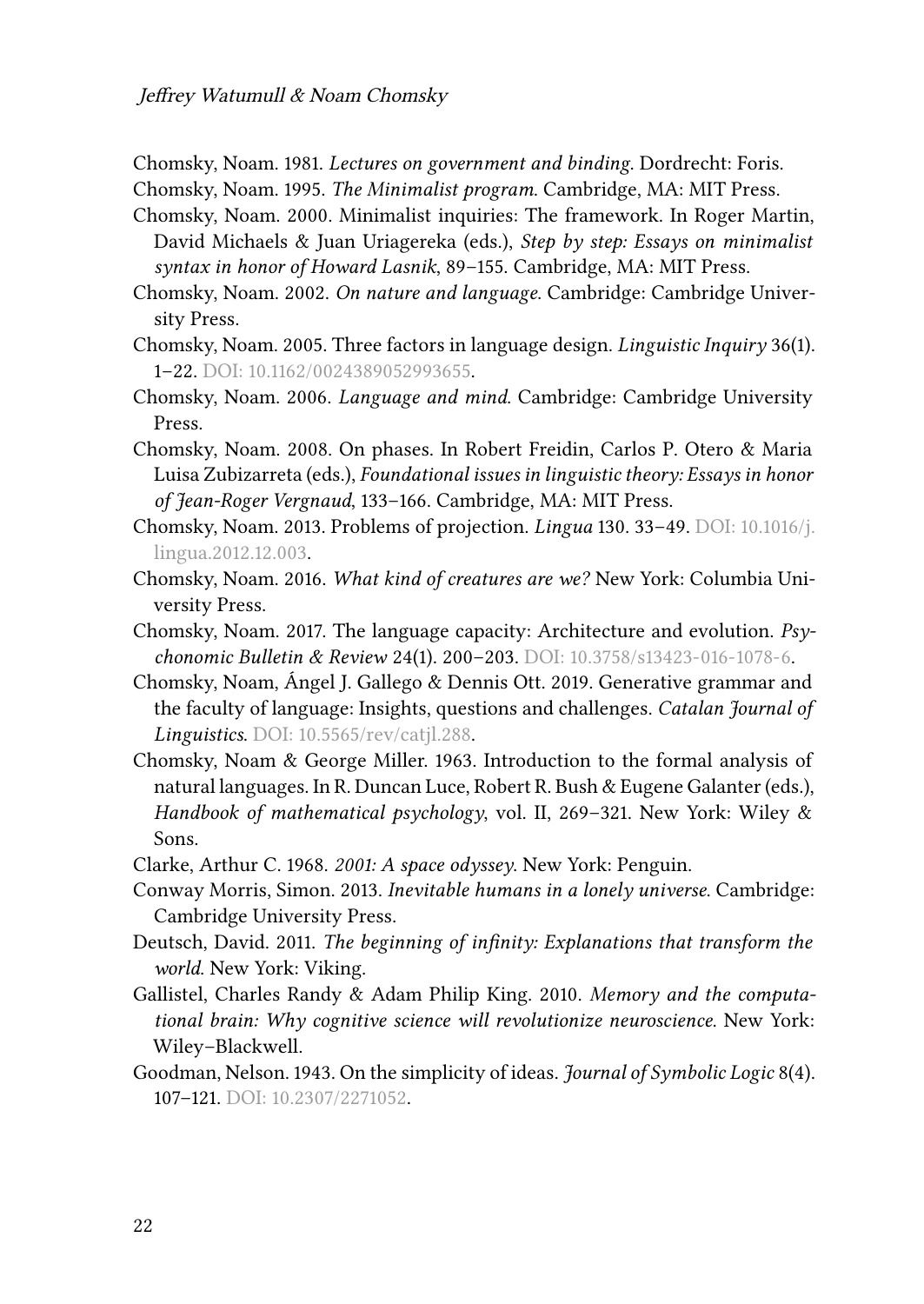- <span id="page-20-9"></span>Hale, Kenneth L. 1976. The adjoined relative clause in Australia. In R.M.W. Dixon (ed.), *Grammatical categories in Australian languages*, 78–105. Canberra: Australian Institute of Aboriginal Studies.
- <span id="page-20-12"></span>Hauser, Marc D., Charles D. Yang, Robert C. Berwick, Ian Tattersall, Michael J. Ryan, Jeffrey Watumull, Noam Chomsky & Richard C. Lewontin. 2014. The mystery of language evolution. *Frontiers in Psychology* 5. DOI: [10.3389/fpsyg.](https://doi.org/10.3389/fpsyg.2014.00401) [2014.00401](https://doi.org/10.3389/fpsyg.2014.00401).
- <span id="page-20-13"></span>Huybregts, Riny. 2017. Phonemic clicks and the mapping asymmetry: How language emerged and speech developed. *Neuroscience and Behavioral Reviews* 81(B). 279–294. DOI: [10.1016/j.neubiorev.2017.01.041.](https://doi.org/10.1016/j.neubiorev.2017.01.041)
- <span id="page-20-8"></span>Joos, Martin. 1957. *Readings in linguistics: The development of descriptive linguistics in America since 1925*. Washington, DC: American Council of Learned Societies.
- <span id="page-20-11"></span>Kauffman, Stuart. 1993. *Self-organization and selection in evolution*. Oxford: Oxford University Press.
- <span id="page-20-10"></span>Legate, Julie Anne. 2001. The configurational structure of a nonfigurational language. *Linguistic Variation Yearbook* 1(1). 61–104. DOI: [10.1075/livy.1.05leg.](https://doi.org/10.1075/livy.1.05leg)
- <span id="page-20-2"></span>Minsky, Marvin. 1963. Steps towards artificial intelligence. In Edward A. Feigenbaum & Julian Feldman (eds.), *Computers and thought*, 406–450. New York: McGraw–Hill.
- <span id="page-20-3"></span>Minsky, Marvin. 1985. Why intelligent aliens will be intelligible. In Edward Regis (ed.), *Extraterrestrials: Science and alien intelligence*, 117–128. Cambridge, MA: MIT Press.
- <span id="page-20-7"></span>Obata, Miki, Samuel Epstein & Marlyse Baptista. 2015. Can crosslinguistically variant grammars be formally identical? Third factor underspecification and the possible elimination of parameters of UG. *Lingua* 156. 1–16. DOI: [10.1016/j.](https://doi.org/10.1016/j.lingua.2014.12.003) [lingua.2014.12.003.](https://doi.org/10.1016/j.lingua.2014.12.003)
- <span id="page-20-4"></span>Popper, Karl. 1963. *Conjectures and refutations*. New York: Routledge.
- <span id="page-20-1"></span>Riskin, Jessica. 2017. *The restless clock: A history of the centuries-long argument over what makes living things tick*. Chicago: University of Chicago Press.
- <span id="page-20-5"></span>Roberts, Ian. 2012. Macroparameters and minimalism: A programme for comparative research. In Charlotte Galves, Sonia Cyrino, Ruth Lopes, Filomena Sandalo & Juanito Avelar (eds.), *Parameter theory and linguistic change*, 320–335. Oxford: Oxford University Press.
- <span id="page-20-0"></span>Roberts, Ian. 2017. *The wonders of language or how to make noises and influence people*. Cambridge: Cambridge University Press.
- <span id="page-20-6"></span>Roberts, Ian & Anders Holmberg. 2010. Introduction: Parameters in minimalist theory. In Theresa Biberauer, Anders Holmberg, Ian Roberts & Michelle Shee-